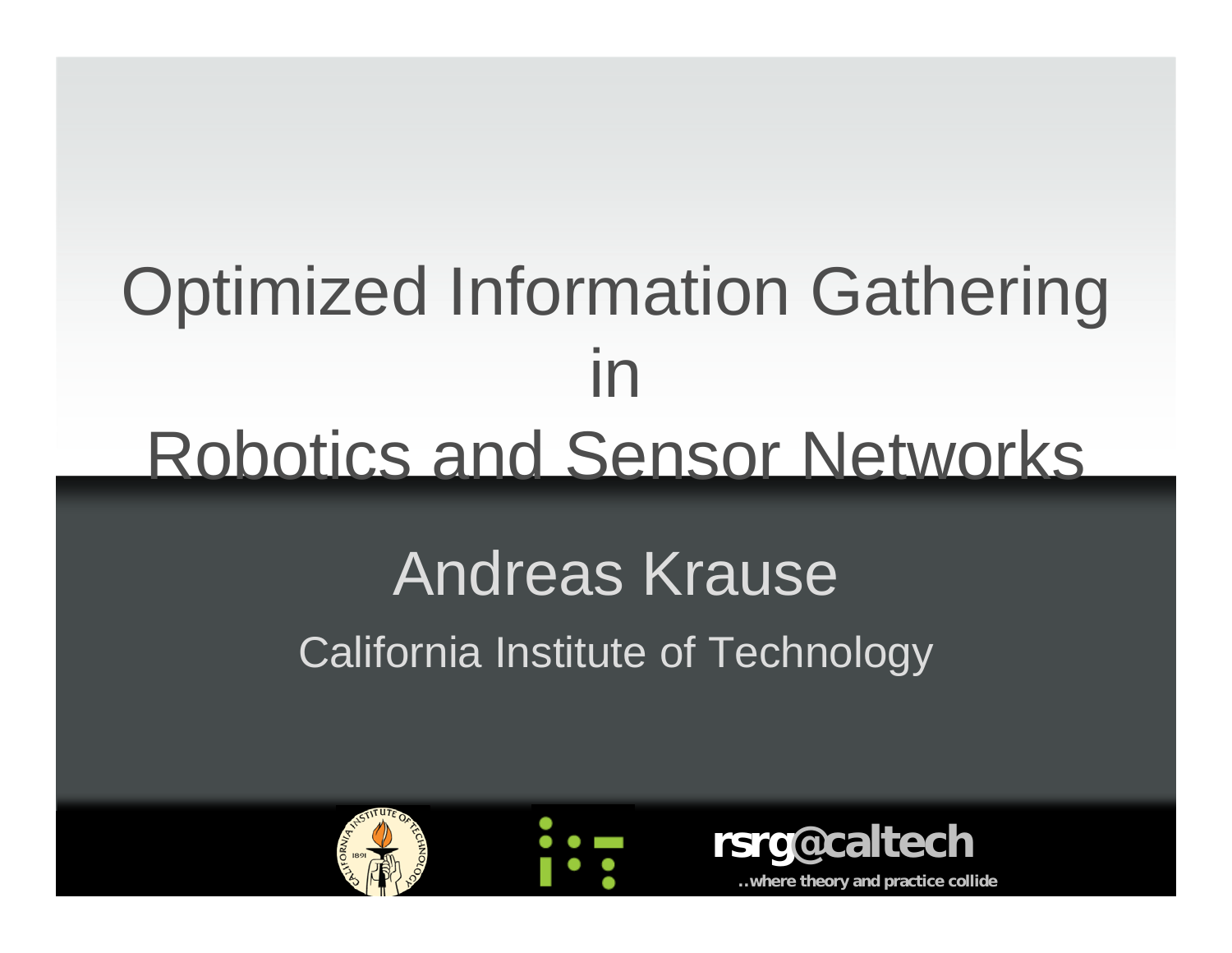## Monitoring algal blooms

Algal blooms threaten freshwater **4 million people** without water **1300 factories** shut down **\$14.5 billion** to clean up Other occurrences in Australia, Japan, Canada, Brazil, Mexico, Great Britain, Portugal, Germany … Growth processes still unclear [Carmichael] **Need to characterize growth in the lakes, not in the lab!**

> 2**10/07 MSNBCTai Lake Chin a**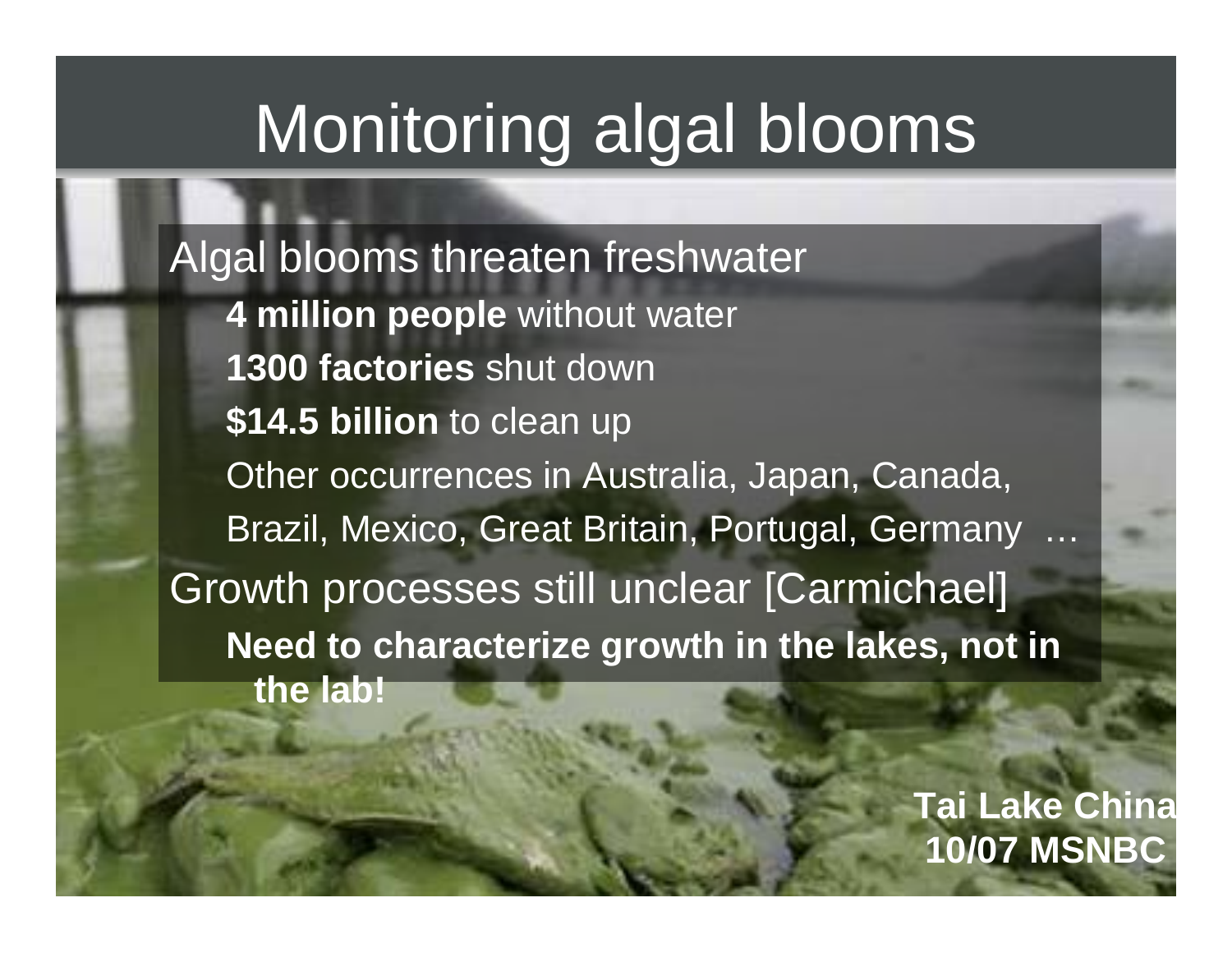# Monitoring rivers and lakes [IJCAI]

#### • Need to monitor large spatial phenomena

● Temperature, nutrient distribution, fluorescence, ...

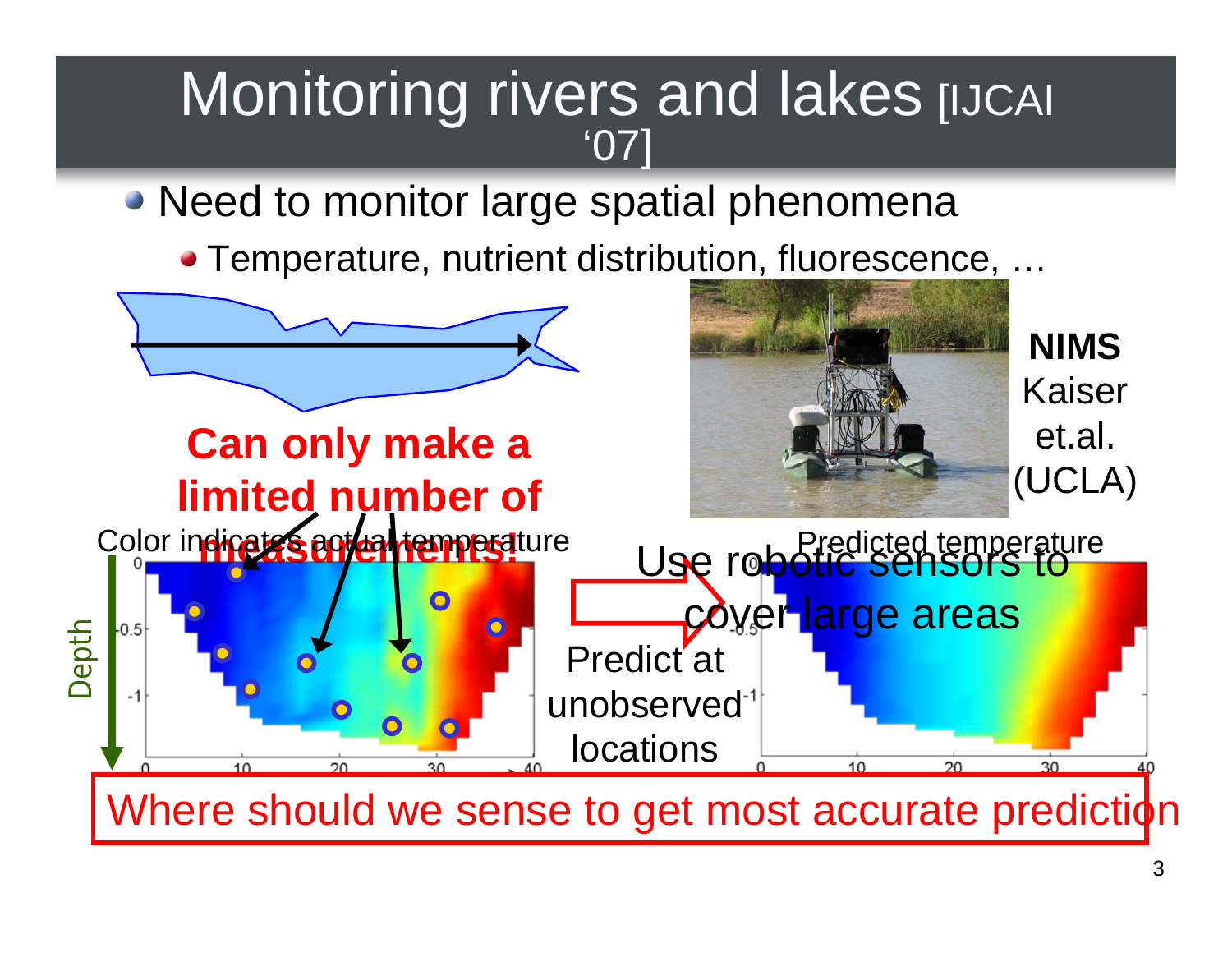• Contamination of drinking water could affect millions of people





~**\$14K**

- Place sensors to detect contaminations
- "Battle of the Water Sensor Networks" competition

Where should we place sensors to quickly detect contamination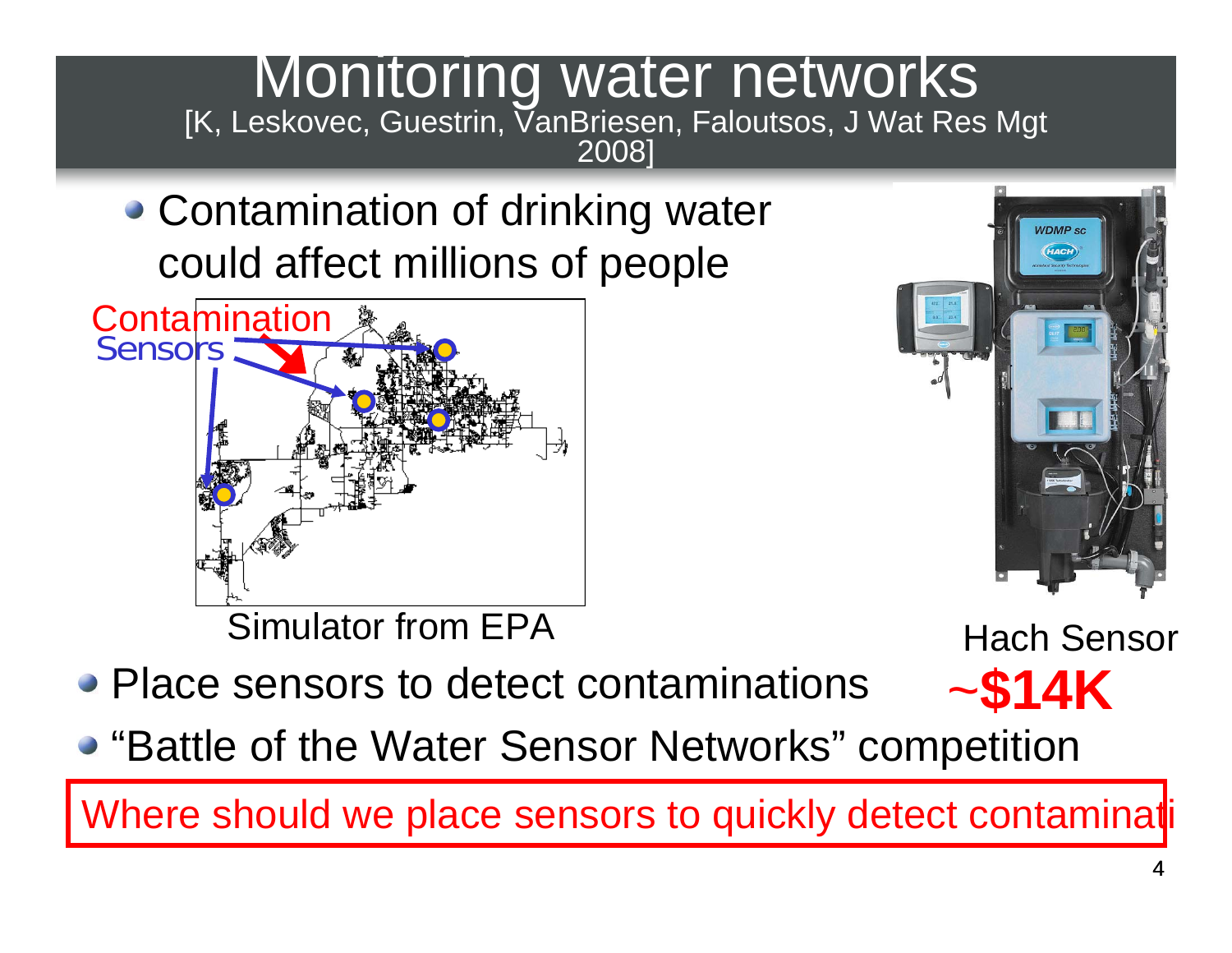## Information gathering problems

- Want to learn something about the state of the world
	- Estimate water quality in a geographic region, detect outbreaks, …
- We can choose (partial) observation
	- Make measurements, place sensors, choose experimental parameters …





- … but they are expensive / limited
	- hardware cost, power consumption, grad student time …

### Want to cost-effectively get most useful information!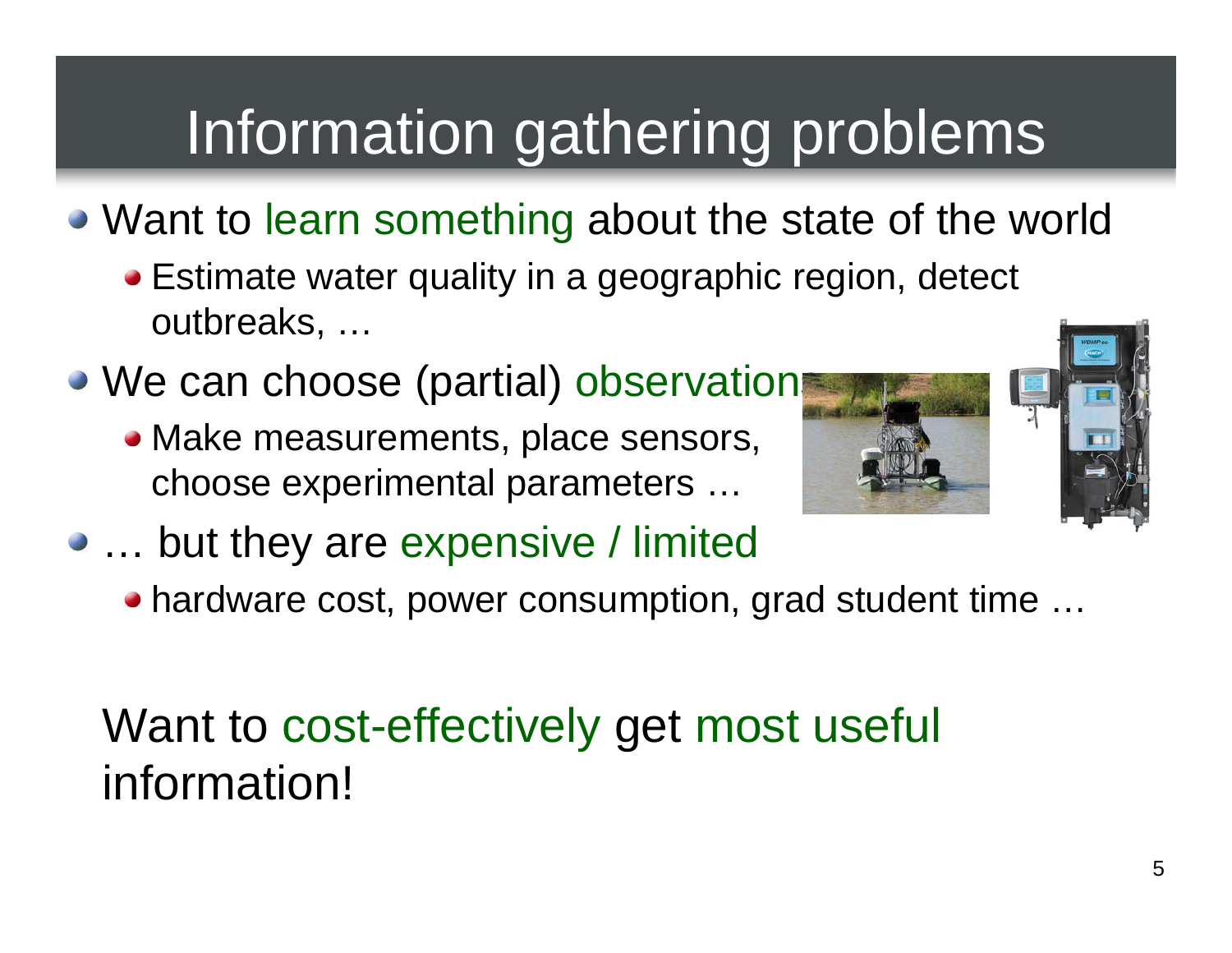## Related work

Sensing problems considered in

- Experimental design (Lindley '56, Robbins '52…), Spatial statistics
- (Cressie '91, …), Machine Learning (MacKay '92, …), Robotics (Sim&Roy '05, …), Sensor Networks (Zhao et al '04, …), Operations Research (Nemhauser '78, …)

### Existing algorithms typically

- **Heuristics**: No guarantees! Can do arbitrarily badly.
- **Find optimal solutions** (Mixed integer programming, POMDPs):

Very difficult to scale to bigger problems. Want algorithms that have theoretical guarantees and scale to large problems!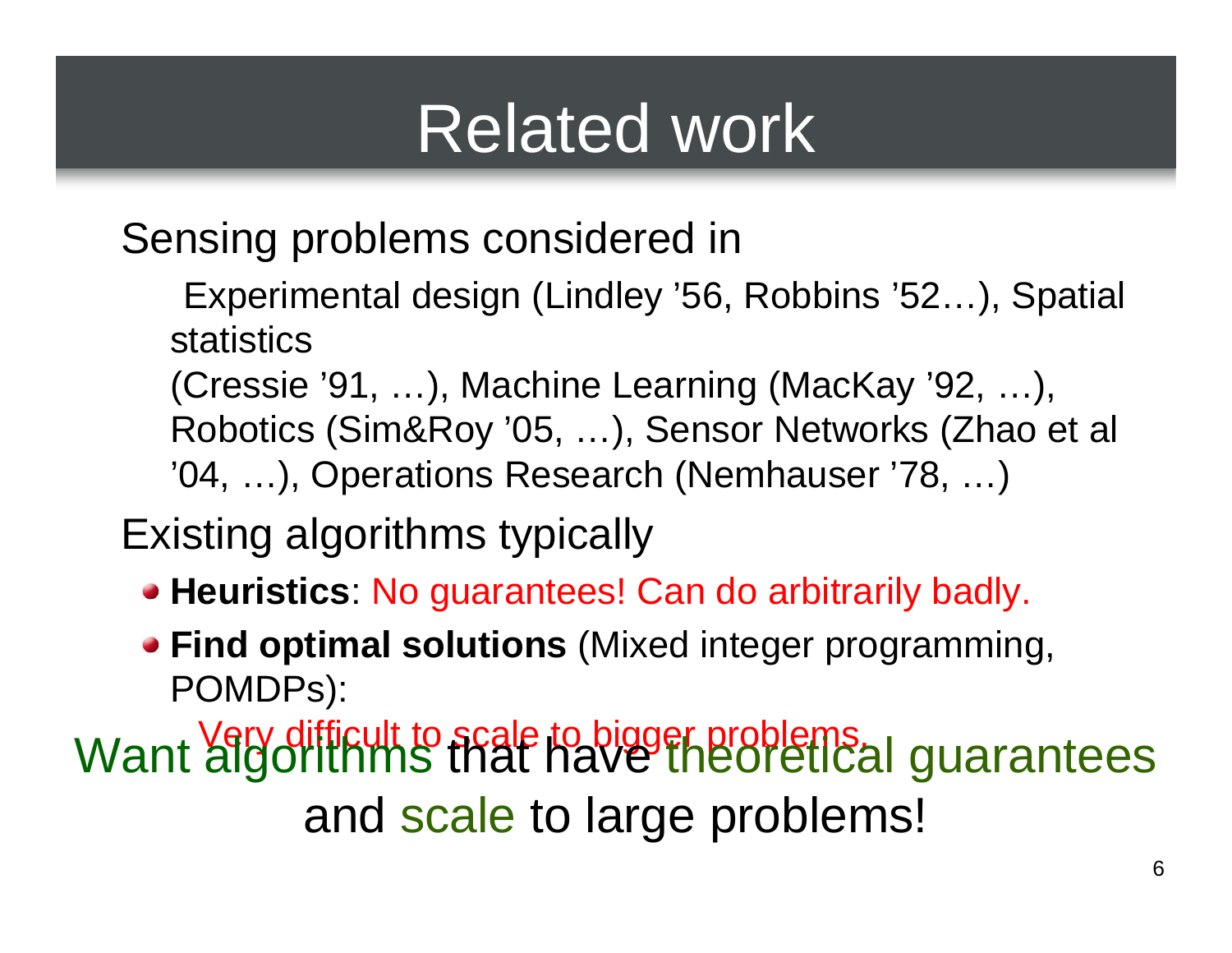### Running example: Detecting fires



Want to place sensors to detect fires in buildings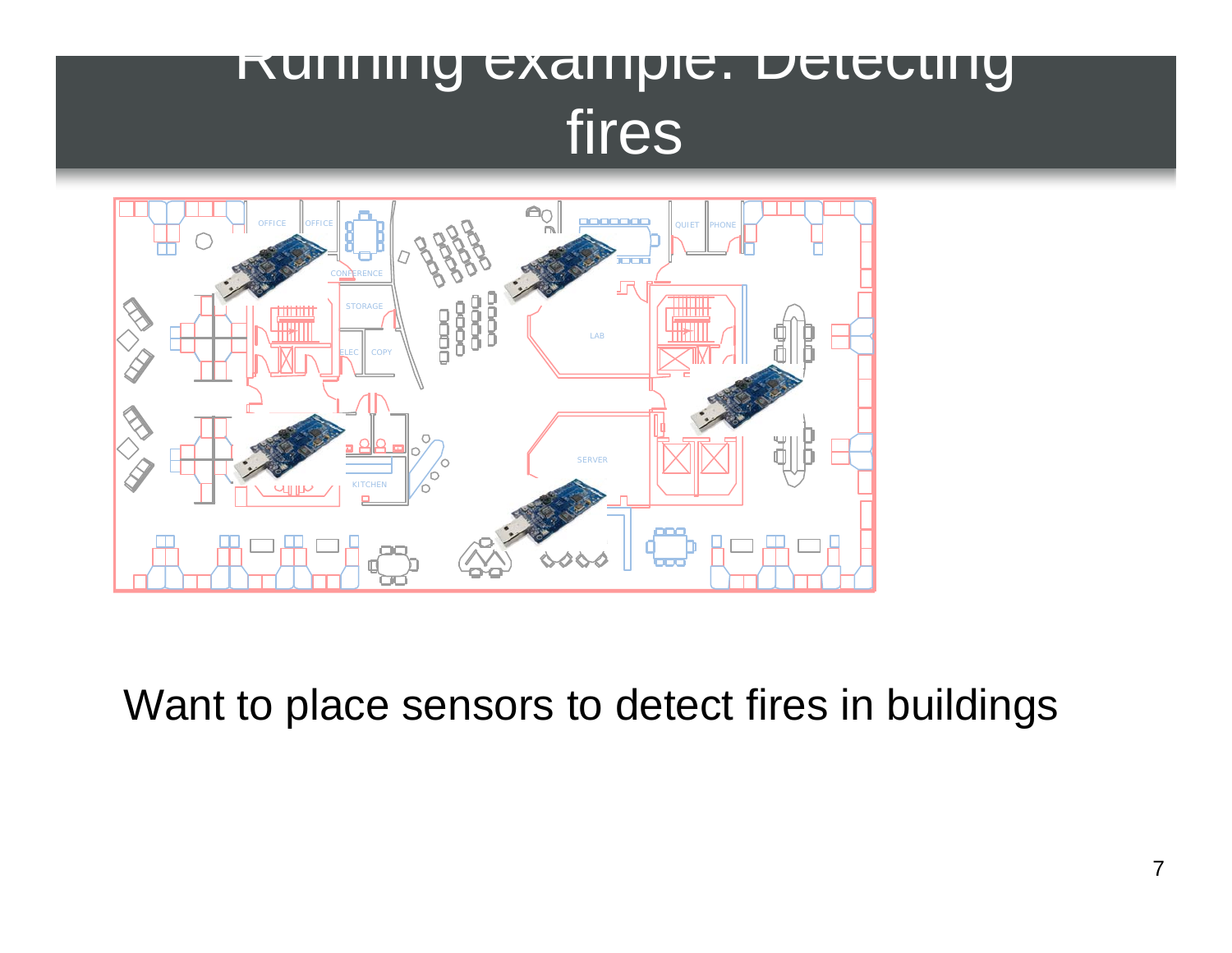### Monitoring as Bayesian regression



Joint probability distribution  $P(X_1,...,X_n,Y_1,...,Y_n) = P(X_1,...,X_n) P(Y_1,...,Y_n | X_1,...,X_n)$ **PriorLikelihood**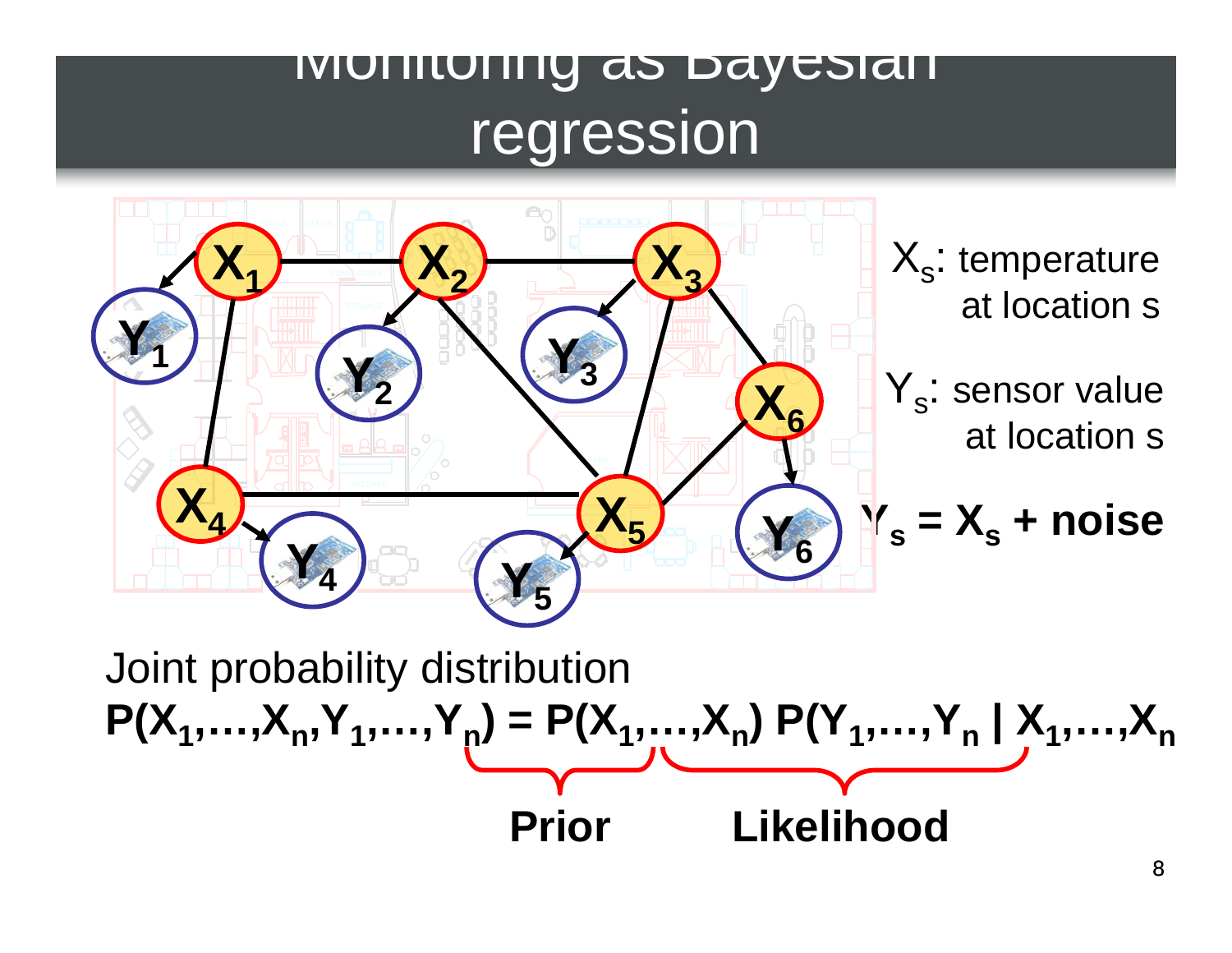## Why is this useful?



- **Robust reasoning**: Integrate measurements from multiple sensors. E.g.:  $P(X_2 | y_1, y_2, y_3)$  likely more accurate than P(X $_2$  | y $_2)$
- **Exploiting correlation**: Can predict  $P(X_1, X_3 | y_2)$ **→ Can turn some sensors off to save battery life**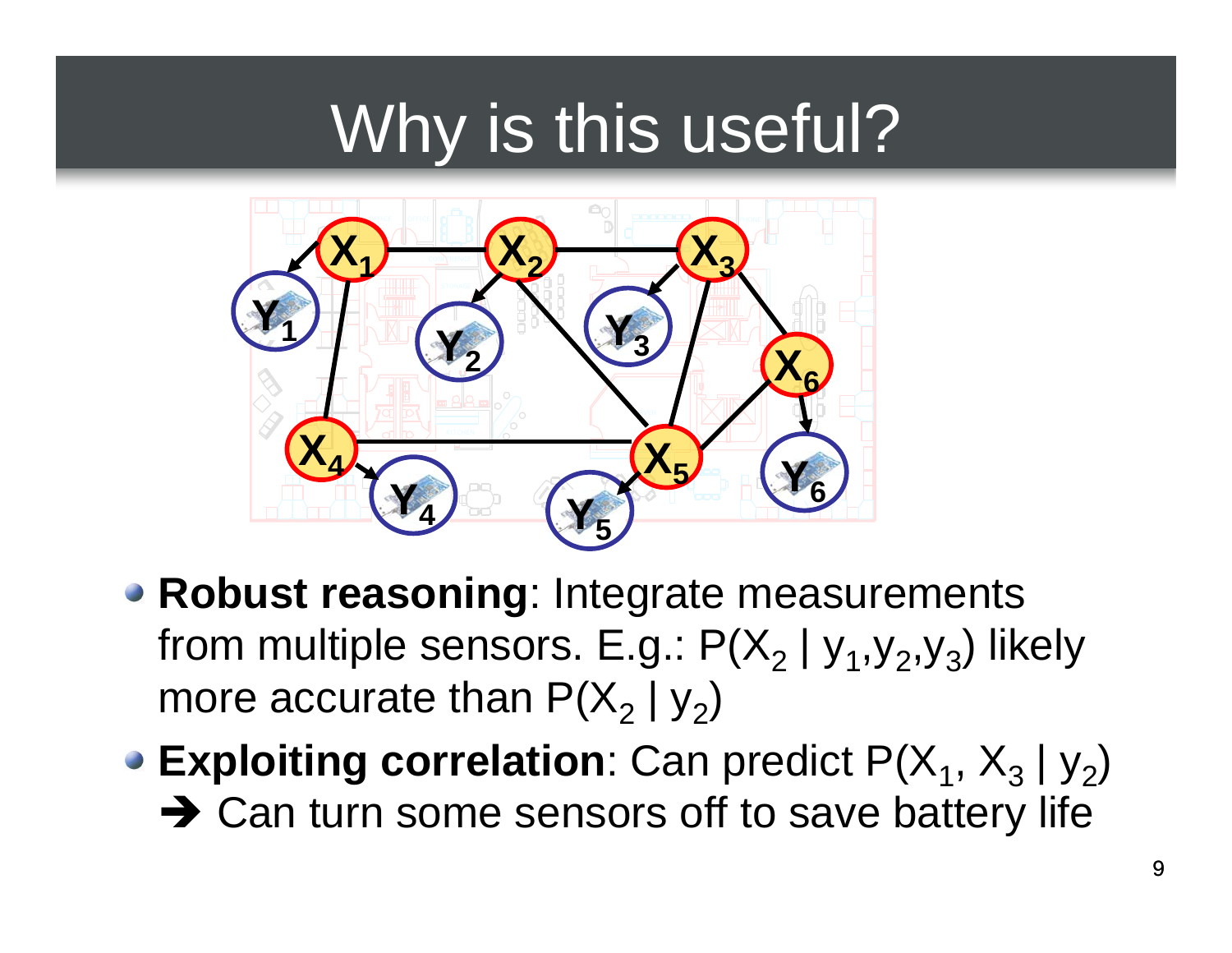### Making observations



### Less uncertain  $\rightarrow$  Reward[ P(**X**|Y<sub>1</sub>=hot)] = 0.2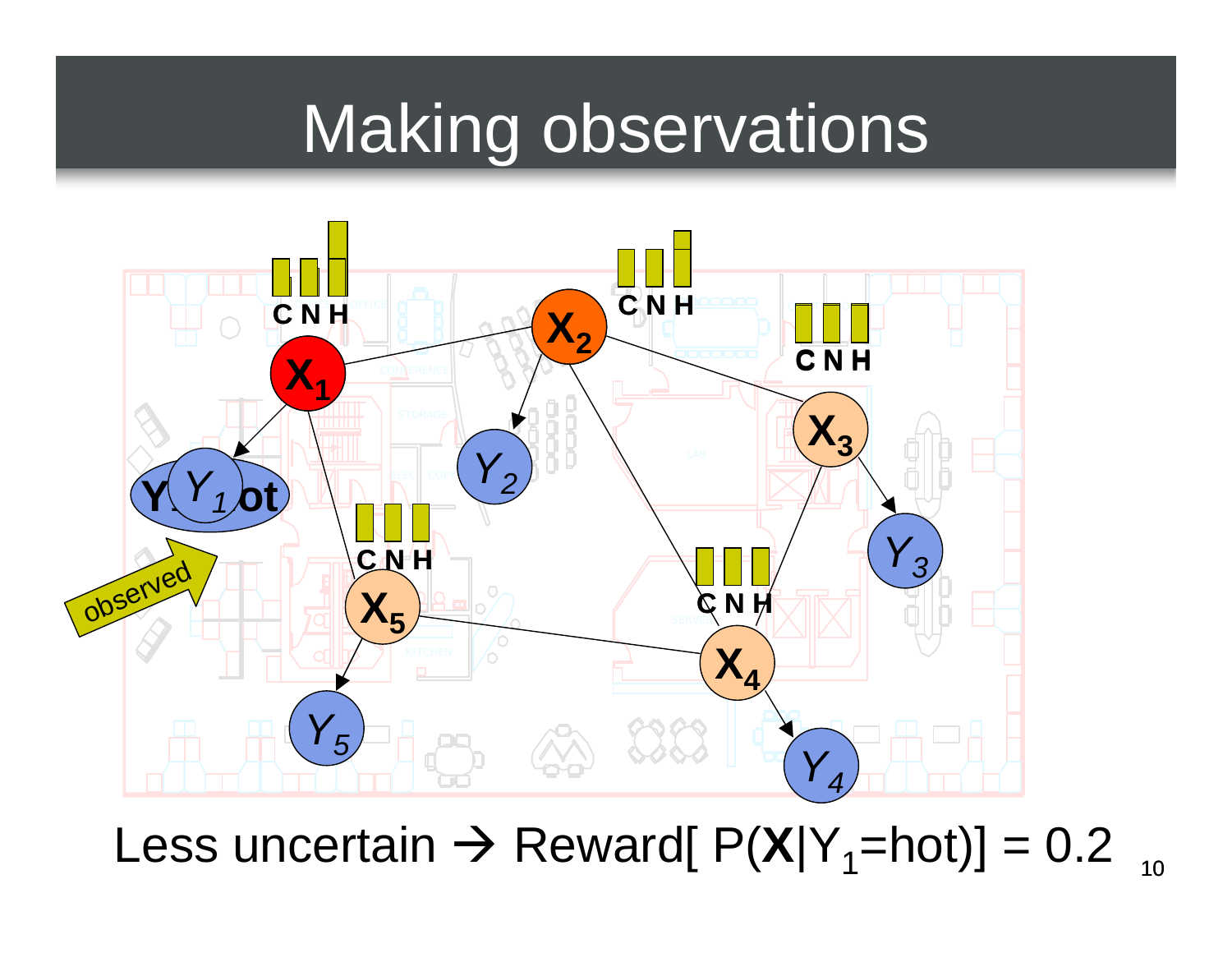### Making observations

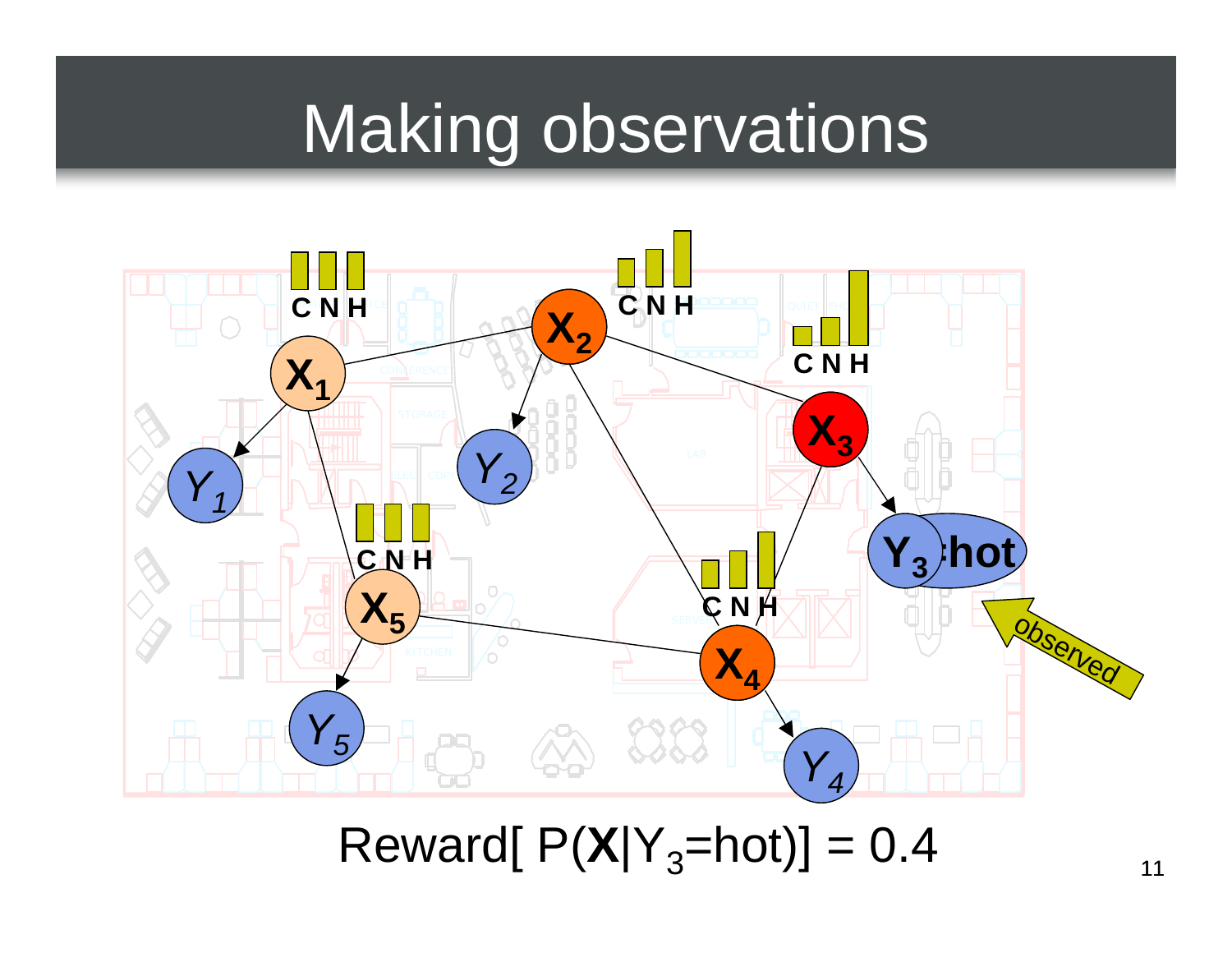### A different outcome…

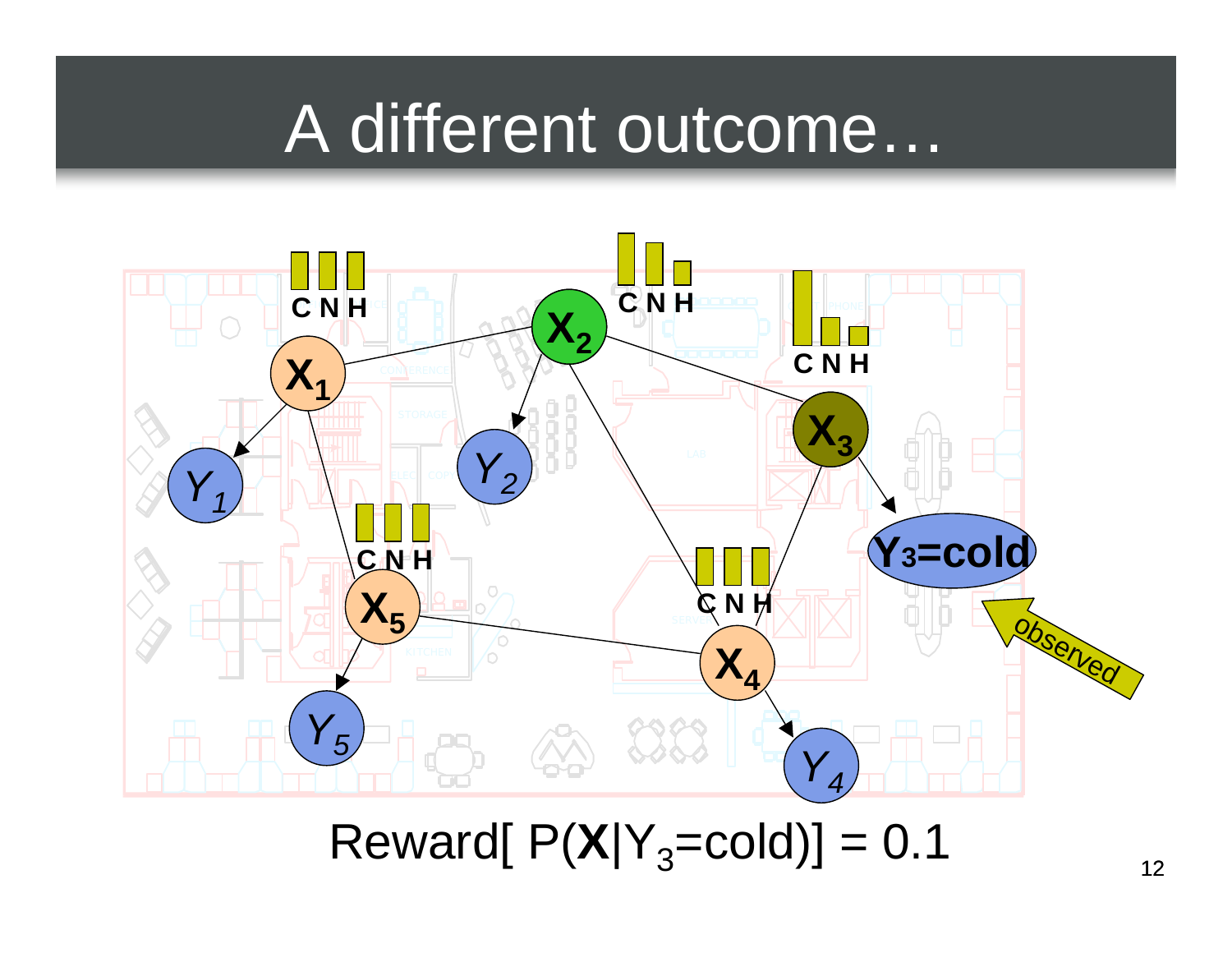## Value of information

#### Should we raise a fire alert?



| Temp. X<br><b>Actions</b> | <b>Fiery hot</b> | Inormal/cold |
|---------------------------|------------------|--------------|
| No alarm                  | -\$\$\$          |              |
| Raise alarm               |                  |              |

Only have belief about temperature  $P(X = hot)$ obs)

 $\rightarrow$  choose a<sup>\*</sup> = argmax<sub>a</sub>  $\Sigma_{\mathsf{x}}$  P(**x**|obs) U(**x**,a)

### **Decision theoretic value of information**  $\mathsf{R}$ eward[ P(X | obs) ] =  $\mathsf{max}_{\mathsf{a}} \Sigma_{\mathsf{x}}$  P(**x|obs**) U(**x**,a)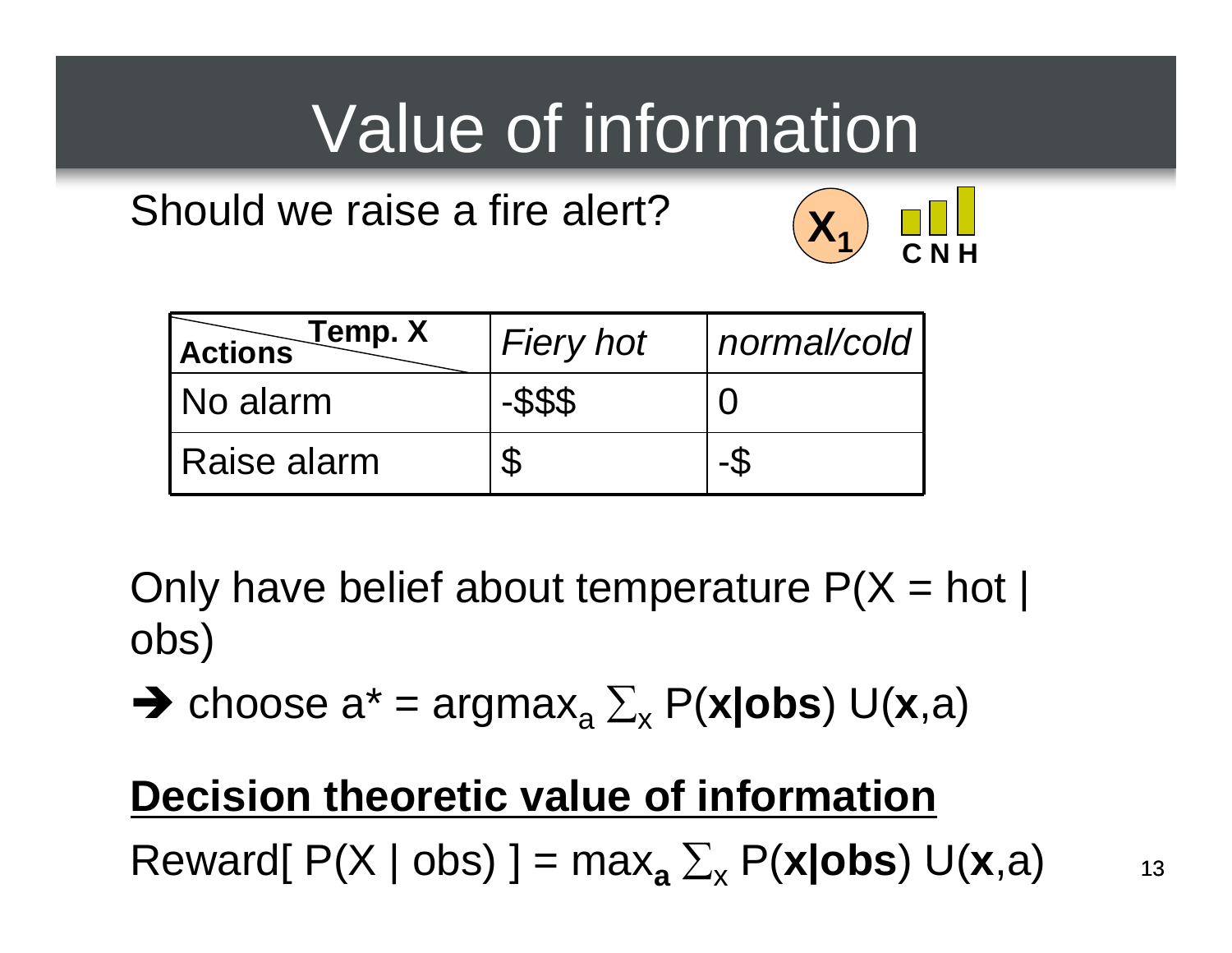### Other example reward functions

**Entropy**   $\mathsf{R} \mathsf{eward}[\; \mathsf{P}(\mathsf{X}) \;] = \mathsf{H}(\mathsf{X}) = \sum_{\mathsf{x}} \mathsf{P}(\mathsf{x}) \; \mathsf{log}_2 \; \mathsf{P}(\mathsf{x})$ 

### **Expected mean squared prediction error (EMSE)**  $\mathsf{Reward}[\; \mathsf{P}(\mathsf{X}) \;] = \text{-1/n} \; \Sigma_{\text{s}} \; \mathsf{Var}(\mathsf{X}_{\text{s}}),$

*Many other objectives possible and useful…*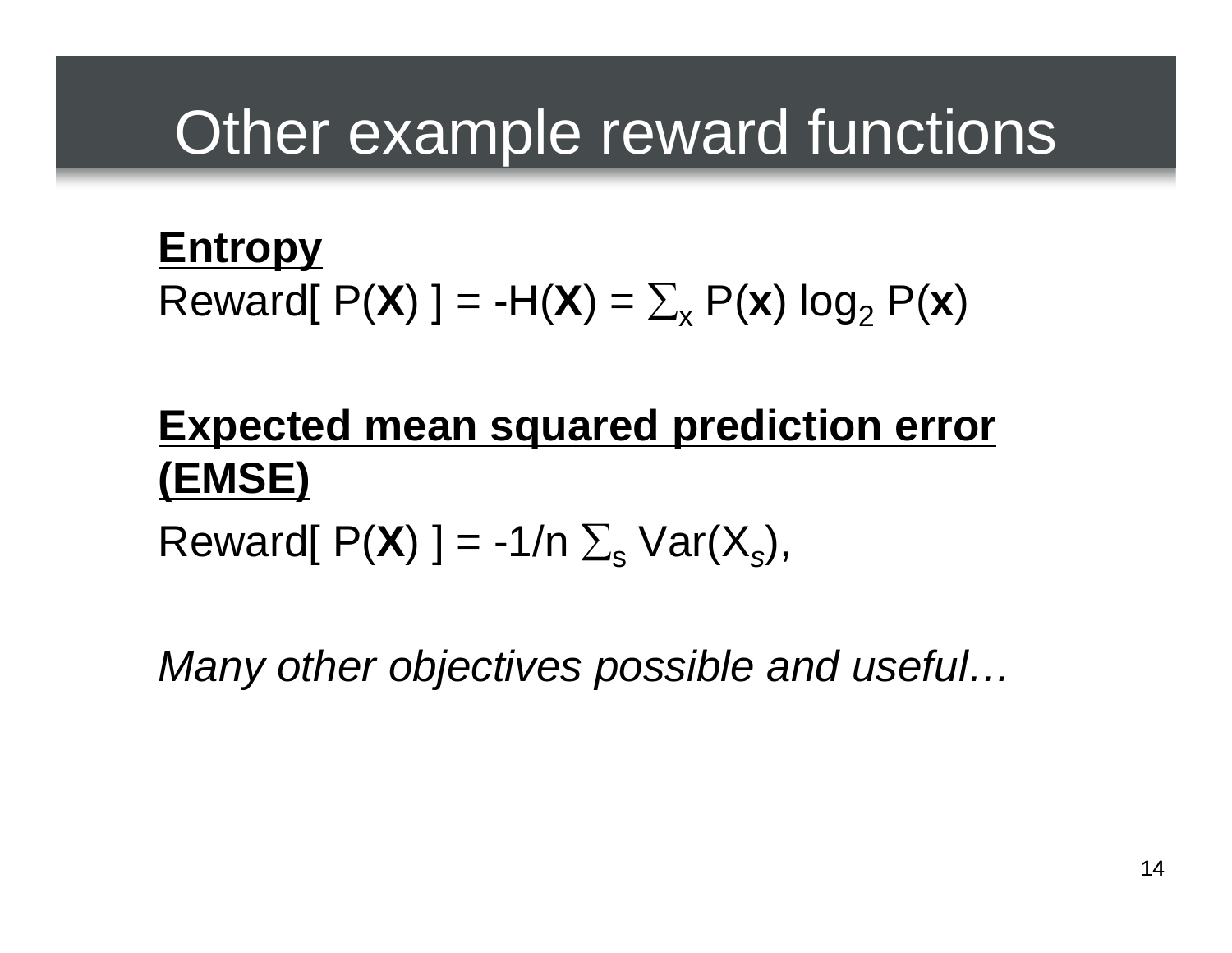### Value of information [Lindley '56, Howard '64]

For any set A of sensors, its value of information is

$$
F(A) = \sum_{y_{\mathbf{A}}} P(y_{\mathbf{A}}) \text{ Reward}[P(X | y_{\mathbf{A}})]
$$
  
Observations: Reward when observing  
made by sensors **A**  $Y_{A} = y_{A}$ 

Want to find a set  $A^* \mu V$ ,  $|A^*| \cdot k$  s.t.

$$
A^* = \text{argmax}_{|A| \cdot k} F(A)
$$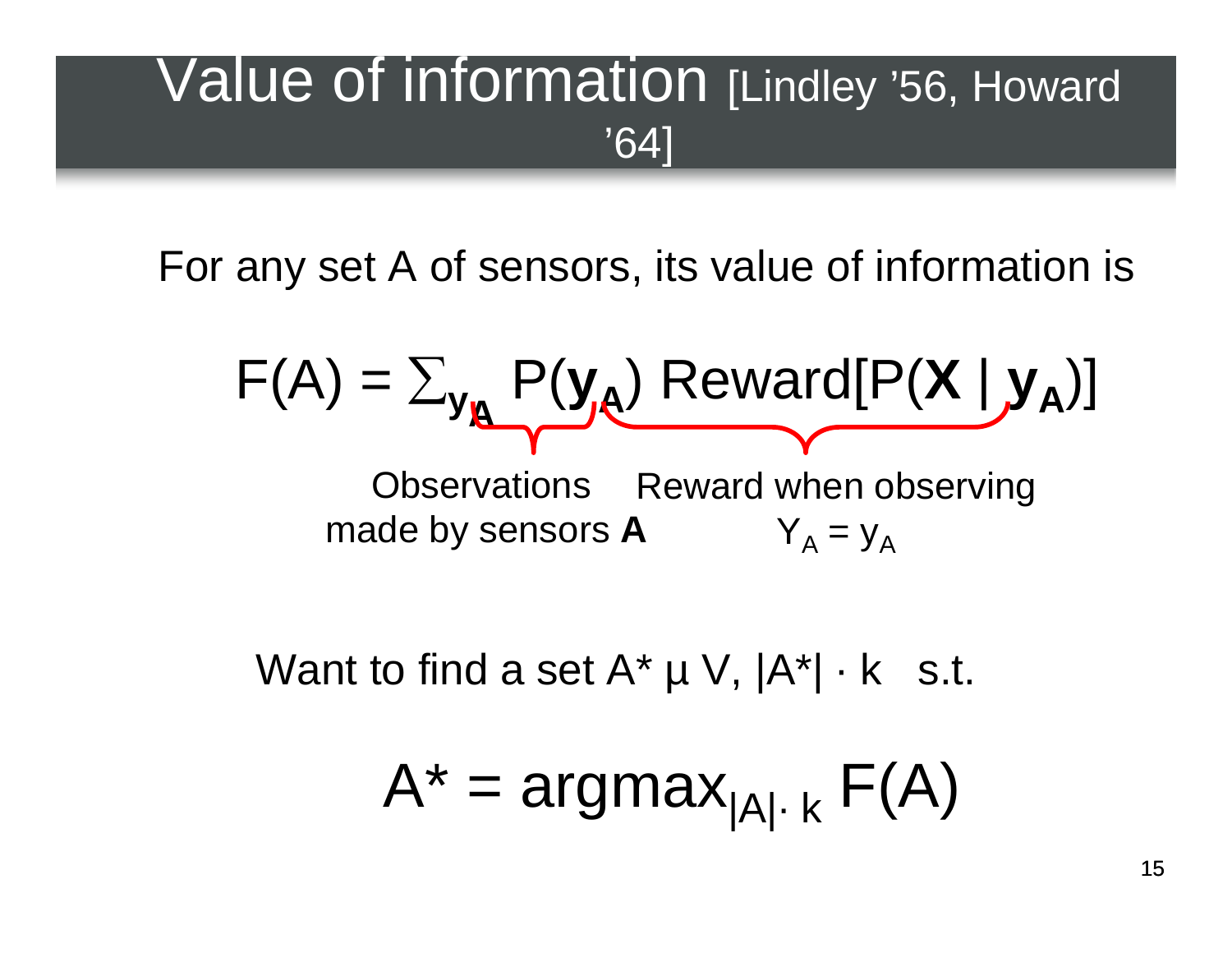## Optimizing Value of Information

- Given: finite set V of locations
- Want:  $\mathsf{A}^*\mathsf{\mu}$  V such that

 $\mathcal{A}^* = \argmax F(\mathcal{A})$  $|\mathcal{A}| \leq k$ 

### **Typically NP-hard!**

### Greedy algorithm:

Start with  $A =$ ;

For 
$$
i = 1
$$
 to k  
\n $s^* := argmax_s F(A \mid \{s\})$   
\n $A := A \mid \{s^*\}$ 



How well can this simple heuristic do?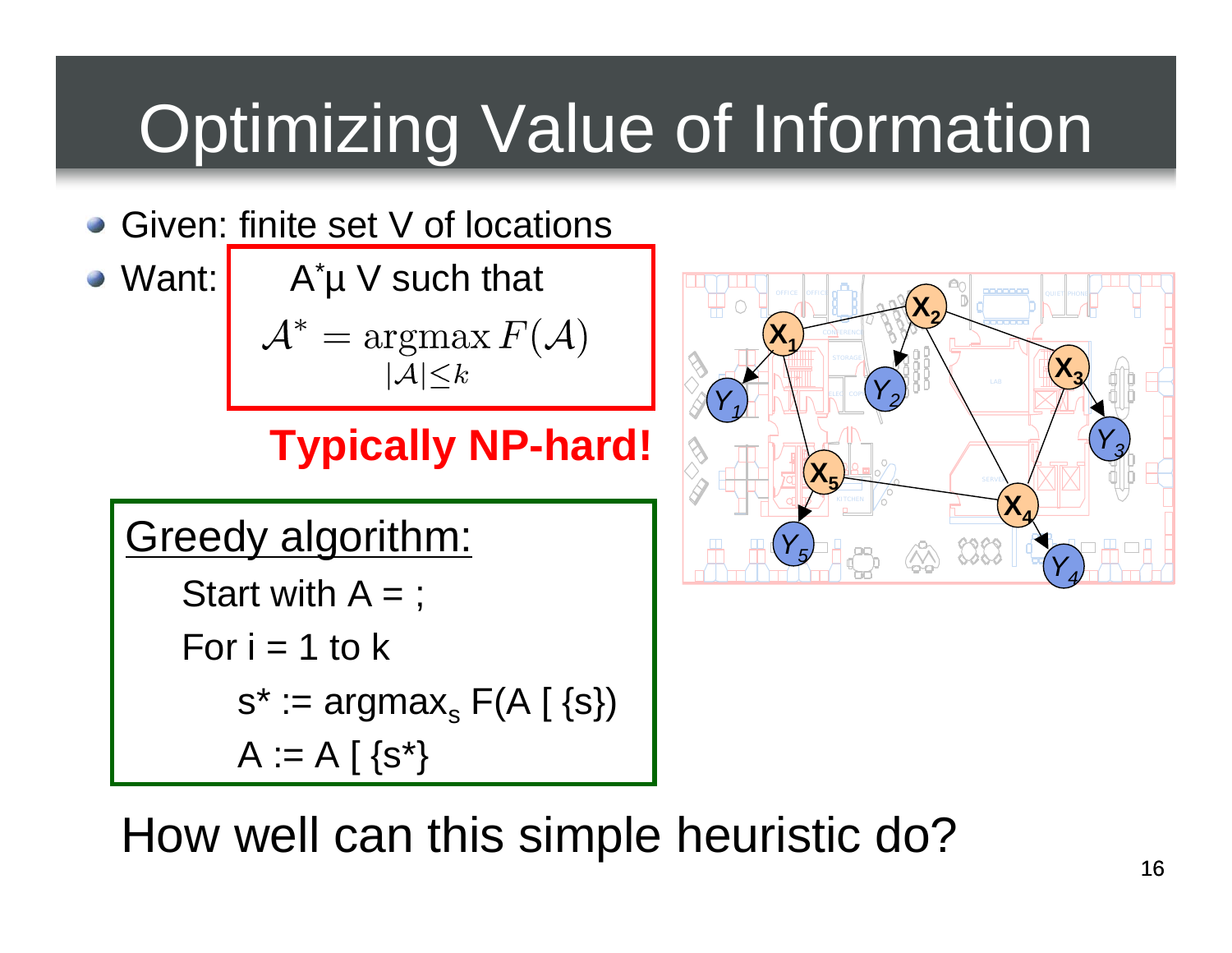## Performance of greedy

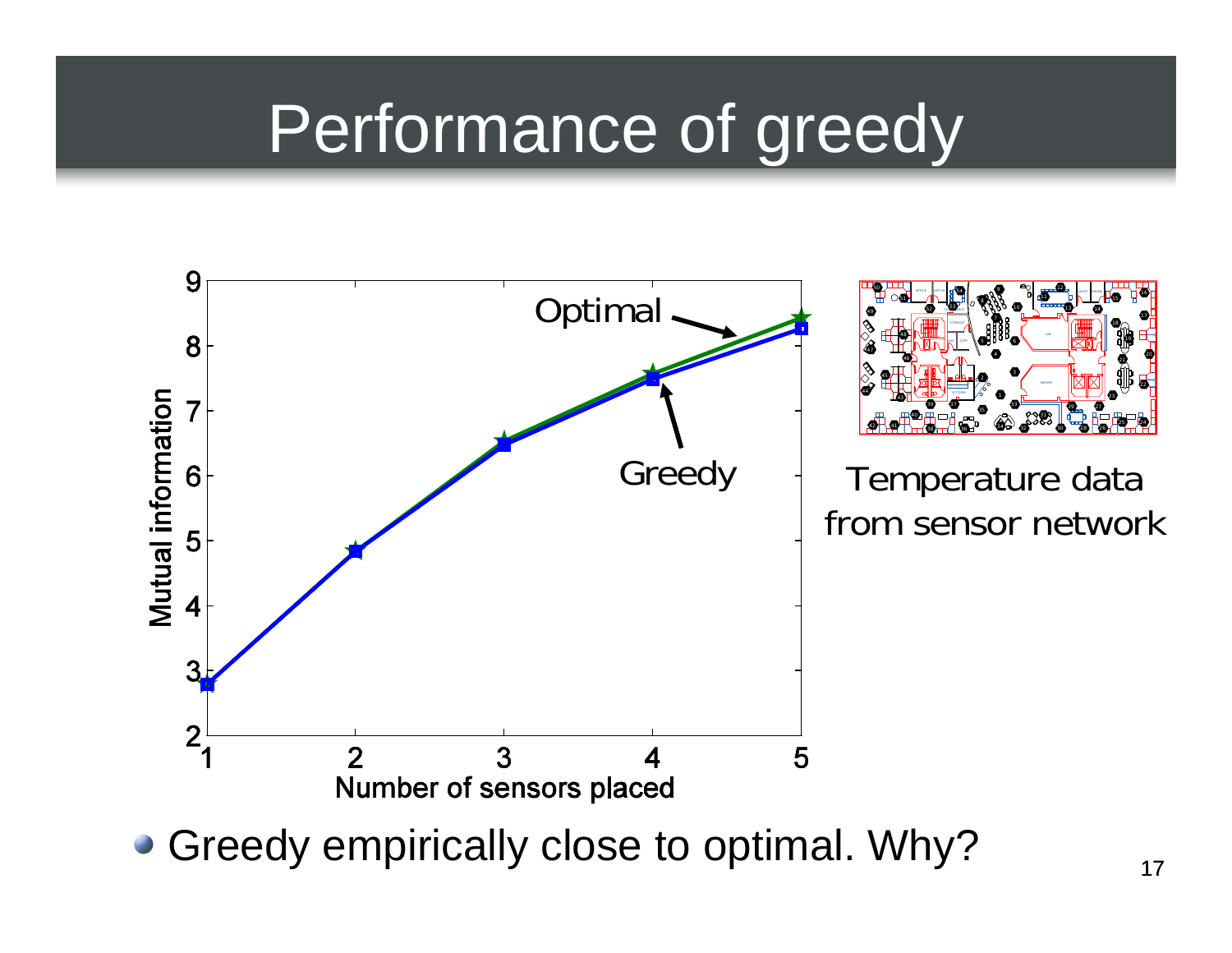### Key observation: Diminishing returns

#### Placement  $A = {Y_1, Y_2}$

#### Placement  $B = \{Y_1, \ldots, Y_5\}$



**Theorem** [Krause and Guestrin, UAI '05]**:**

 $\mathbf{y}$   $\mathbf{y}$   $\mathbf{y}$  and  $\mathbf{y}$  and  $\mathbf{y}$  and  $\mathbf{y}$  and  $\mathbf{y}$  and  $\mathbf{y}$  and  $\mathbf{y}$  and  $\mathbf{y}$  and  $\mathbf{y}$  and  $\mathbf{y}$  and  $\mathbf{y}$  and  $\mathbf{y}$  and  $\mathbf{y}$  and  $\mathbf{y}$  and  $\mathbf{y}$  and  $\mathbf{y}$ **Information gain F(A) = H(X) – H(X | Y<sub>A</sub>) is submodular!**

New sensor Y'

 $(A)$  +  $\cdot$  Y **Submodularity:**



For A  $\mu$  B, F(A [ {Y'}) – F(A), F(B [ {Y'}) –  $\mathbf{F}(\mathbf{B})$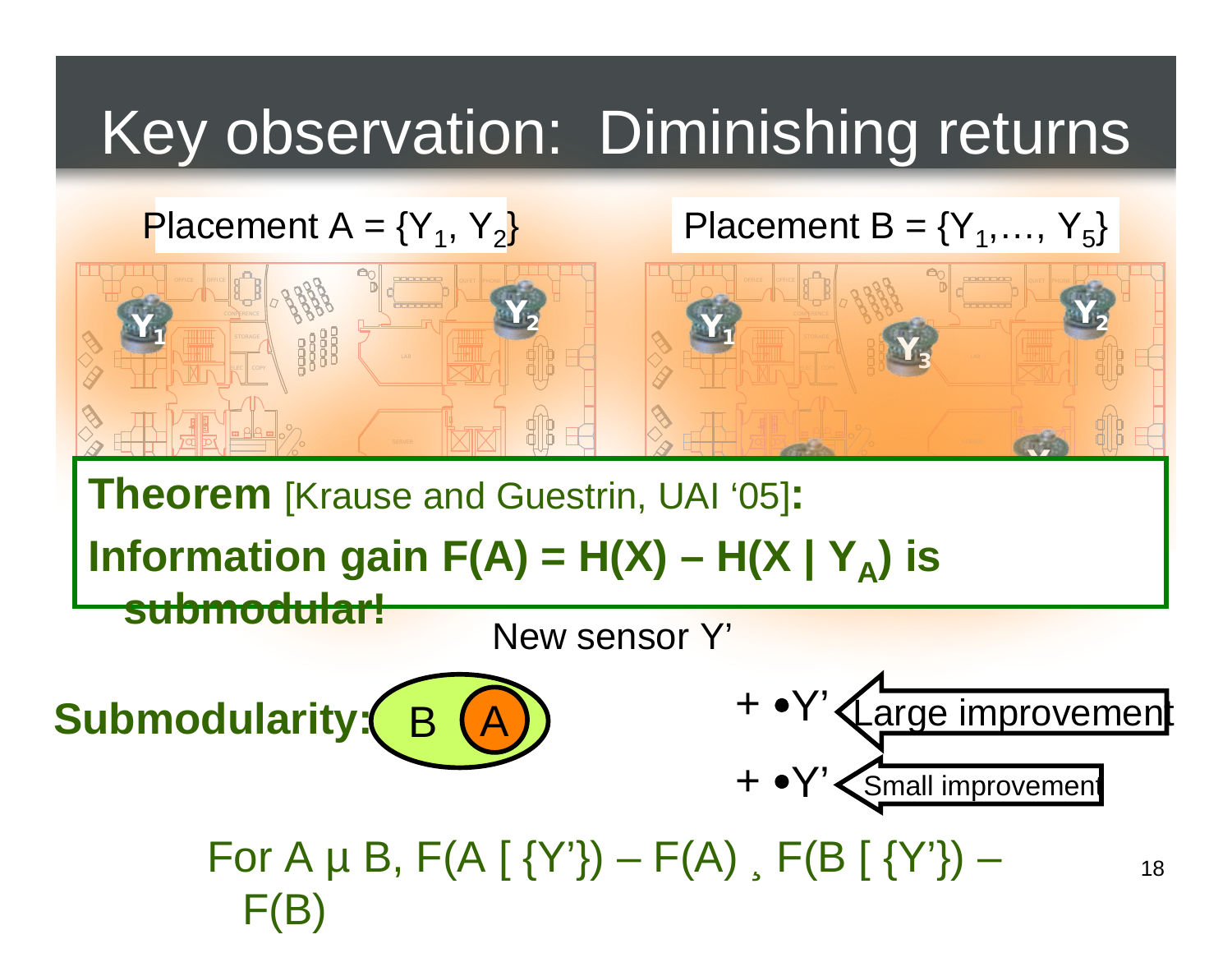### One reason submodularity is useful



- Greedy algorithm gives near-optimal solution!
- $\bullet$  For information gain: Guarantees best possible unless  $P = NP!$ [Krause & Guestrin '05]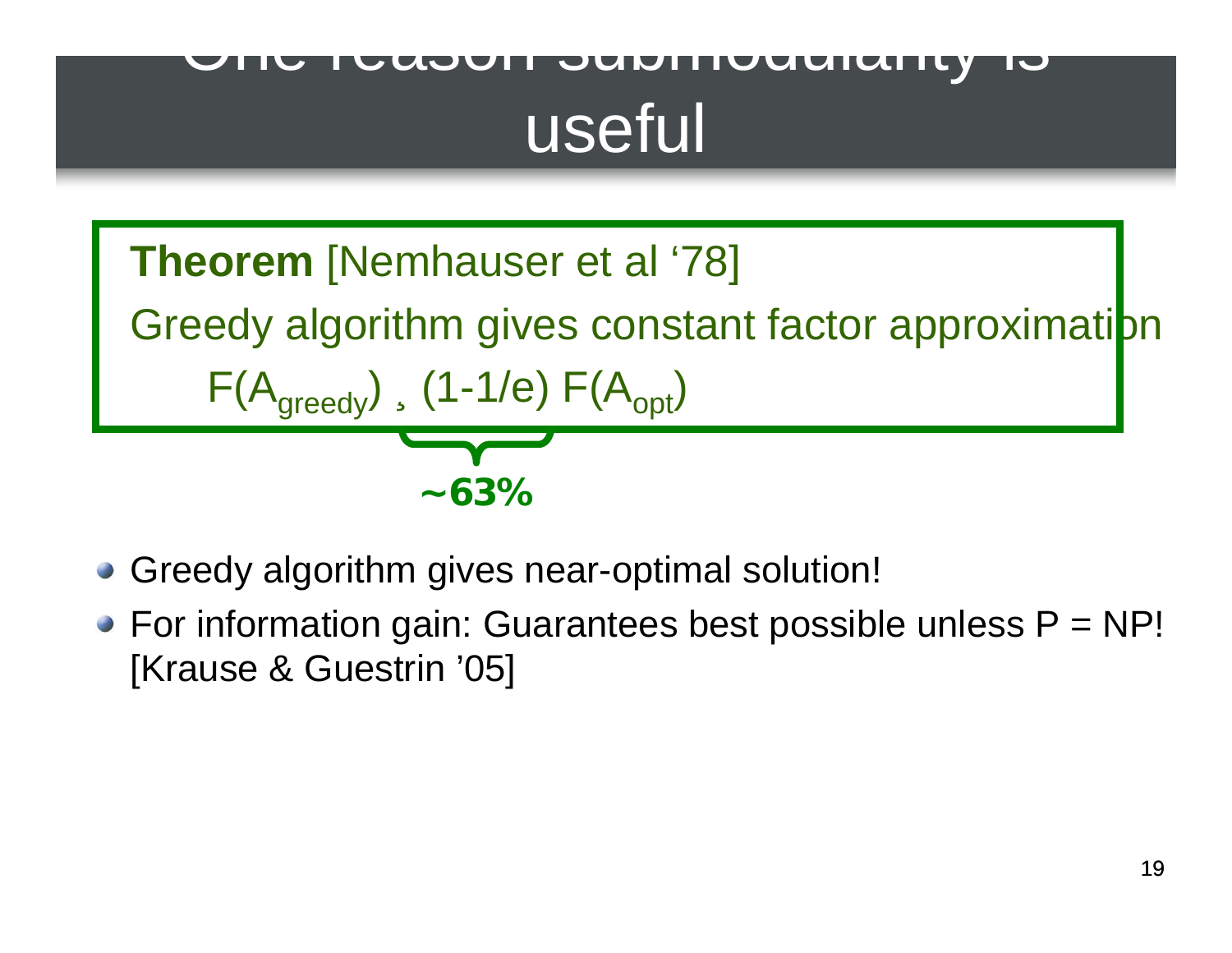#### Competition [K, Leskovec, Guestrin, VanBriesen, Faloutsos, J Wat Res Mgt 2008]

- Real metropolitan area network (12,527 nodes)
- Water flow simulator provided by EPA
- 3.6 million contamination events
- Multiple objectives: Detection time, affected population, …
- Place 20 sensors that detect well "on average"

**Theorem:** All these objectives **submodular**!

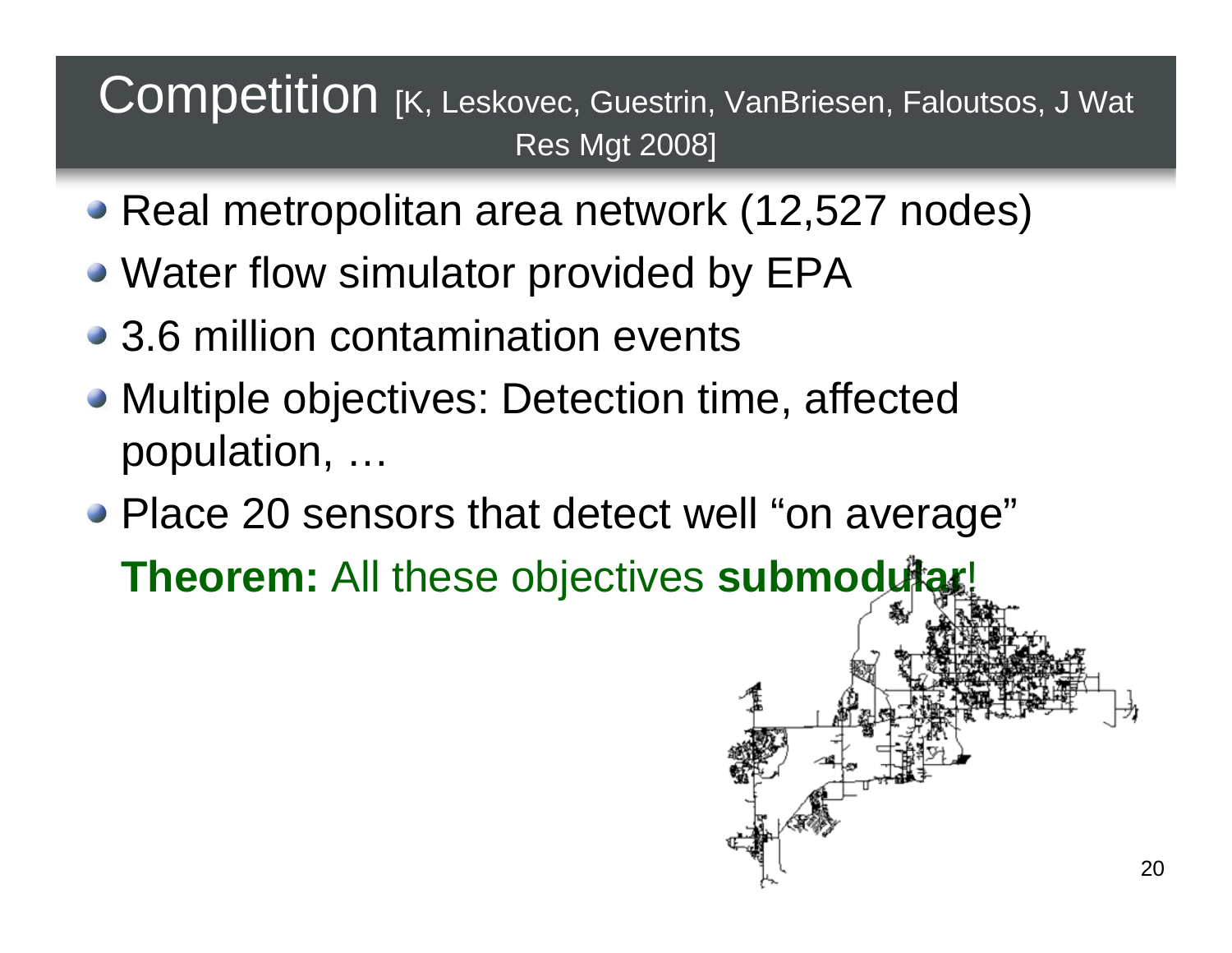## BWSN Competition results

- 13 participants
- Performance measured in 30 different criteria
	- G: Genetic algorithm D: Domain knowledge
	-

H: Other heuristic E: "Exact" method (MIP)

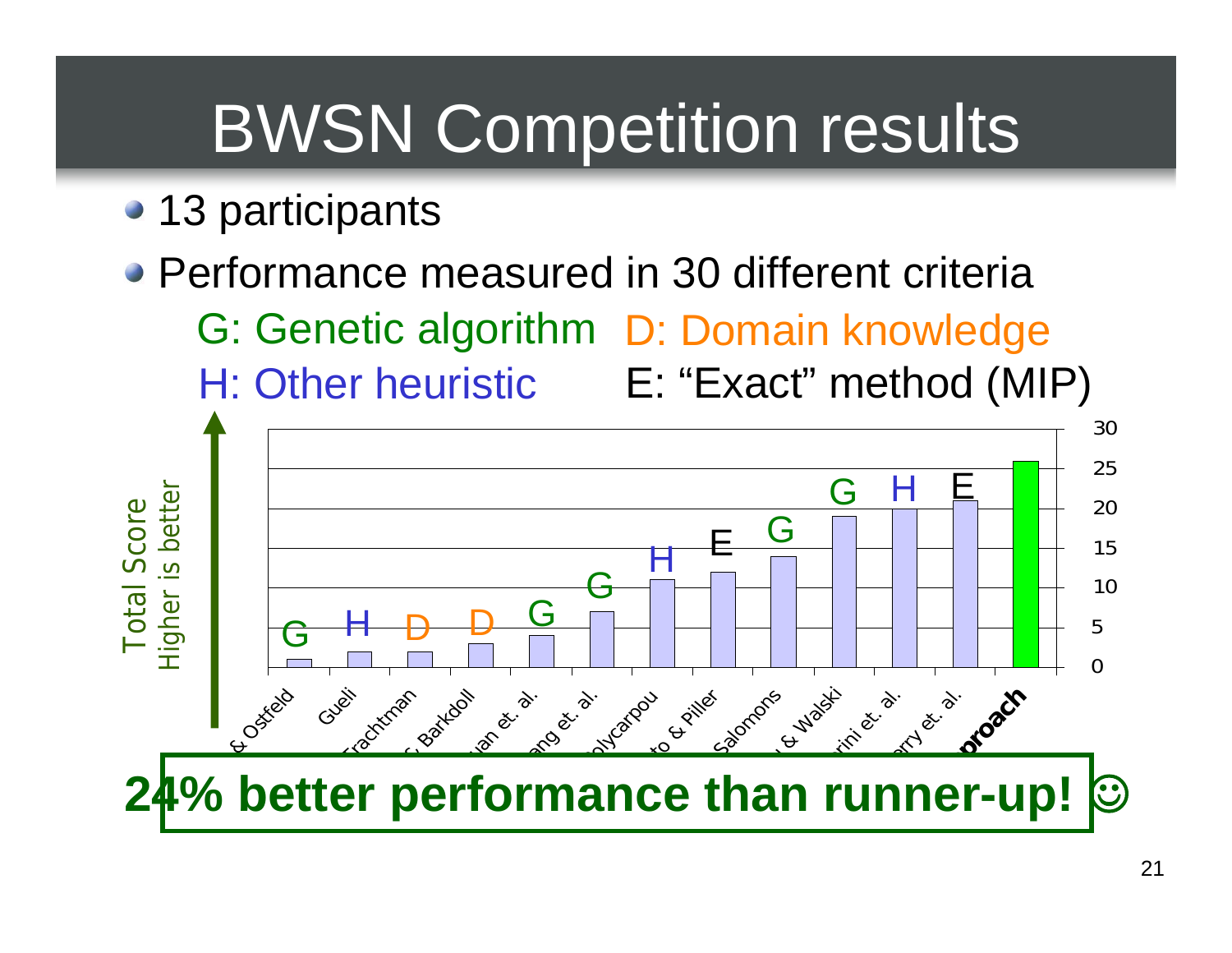## What was the trick?

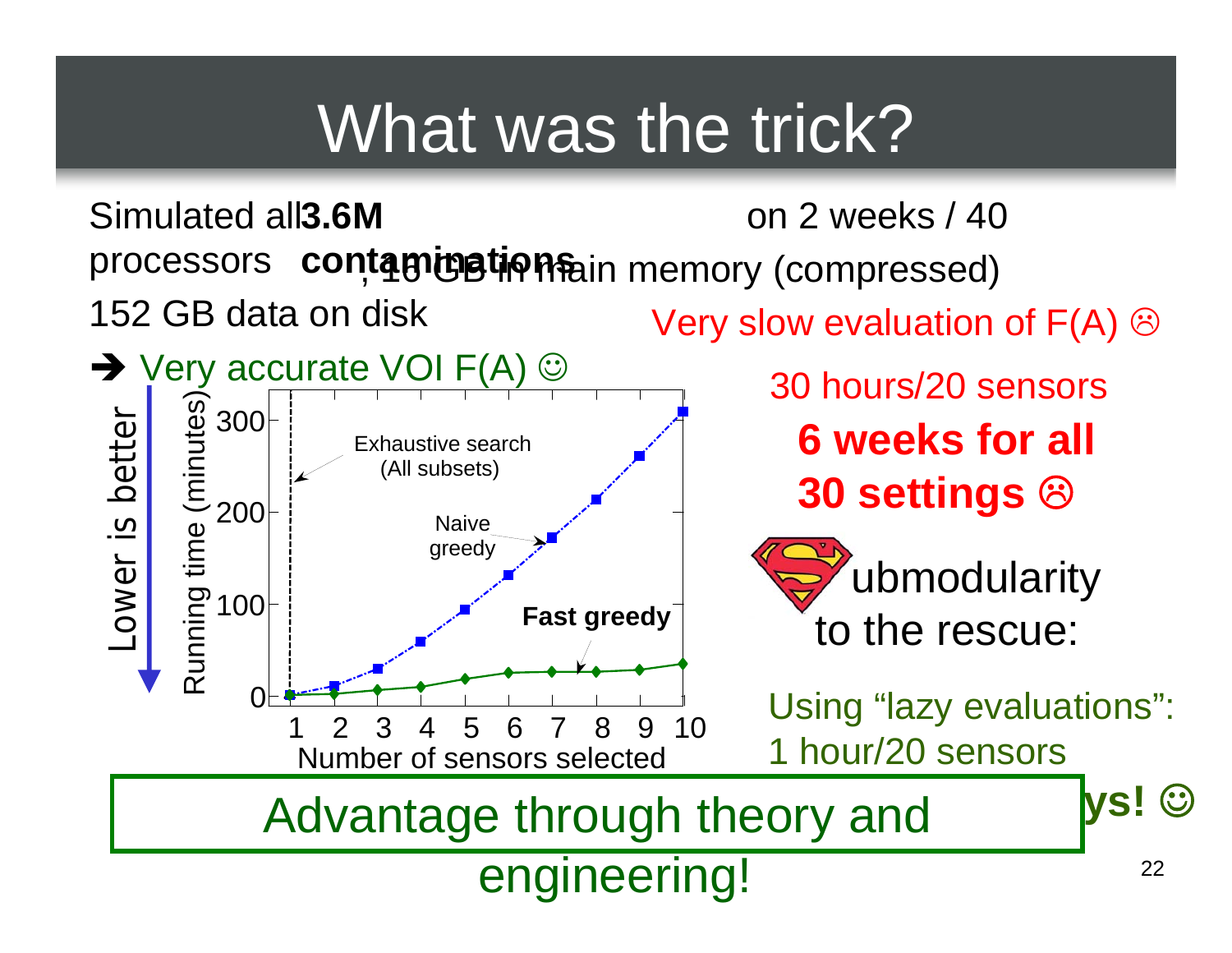### Challenges for environmental monitoring



to

Use robots to monitor environment



### Not just select best k locations A for given F(A). Need

be robust against uncertainty in the function F

- ... take into account cost of traveling between locations
- … cope with environments that change over time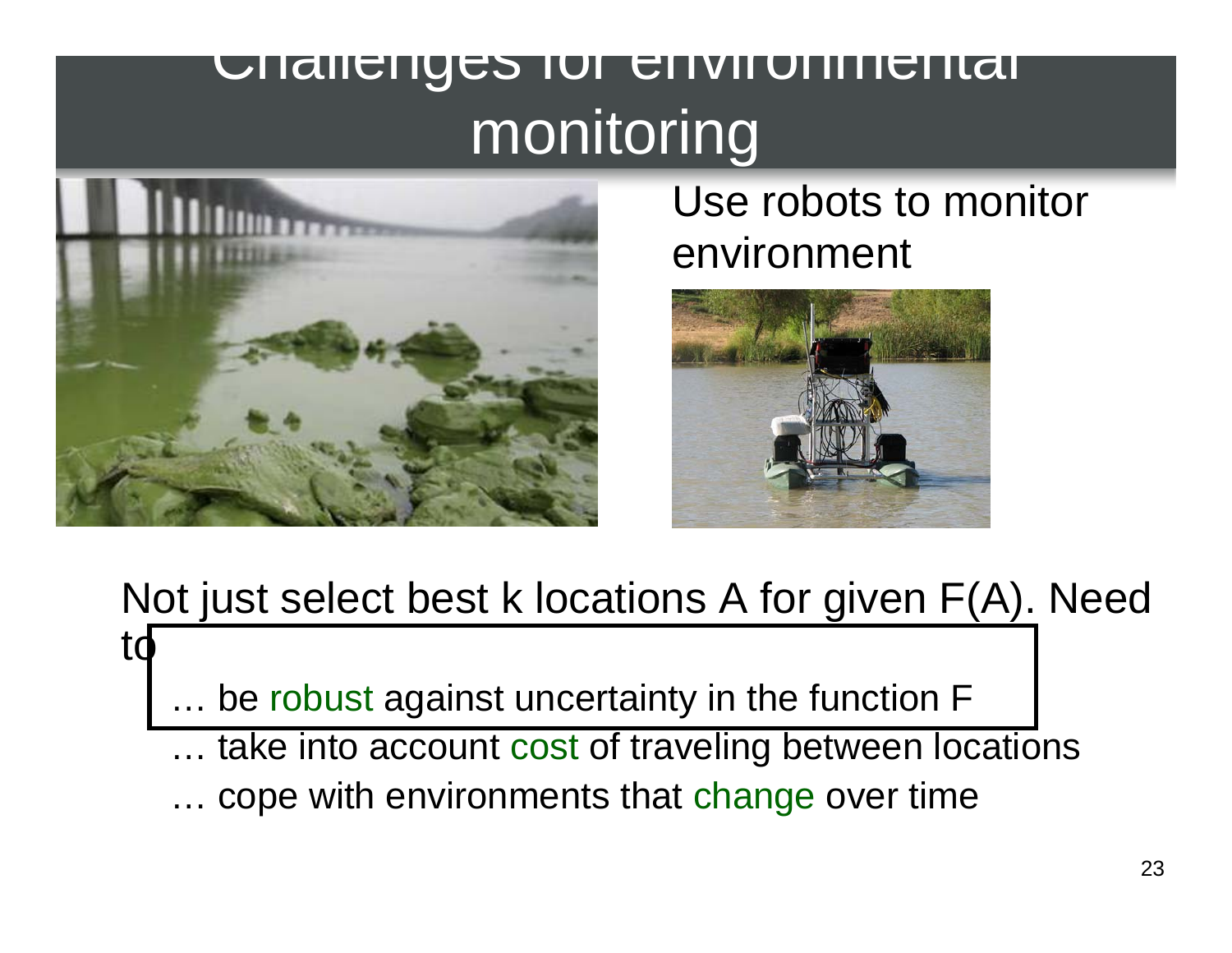### Why do we need robustness?







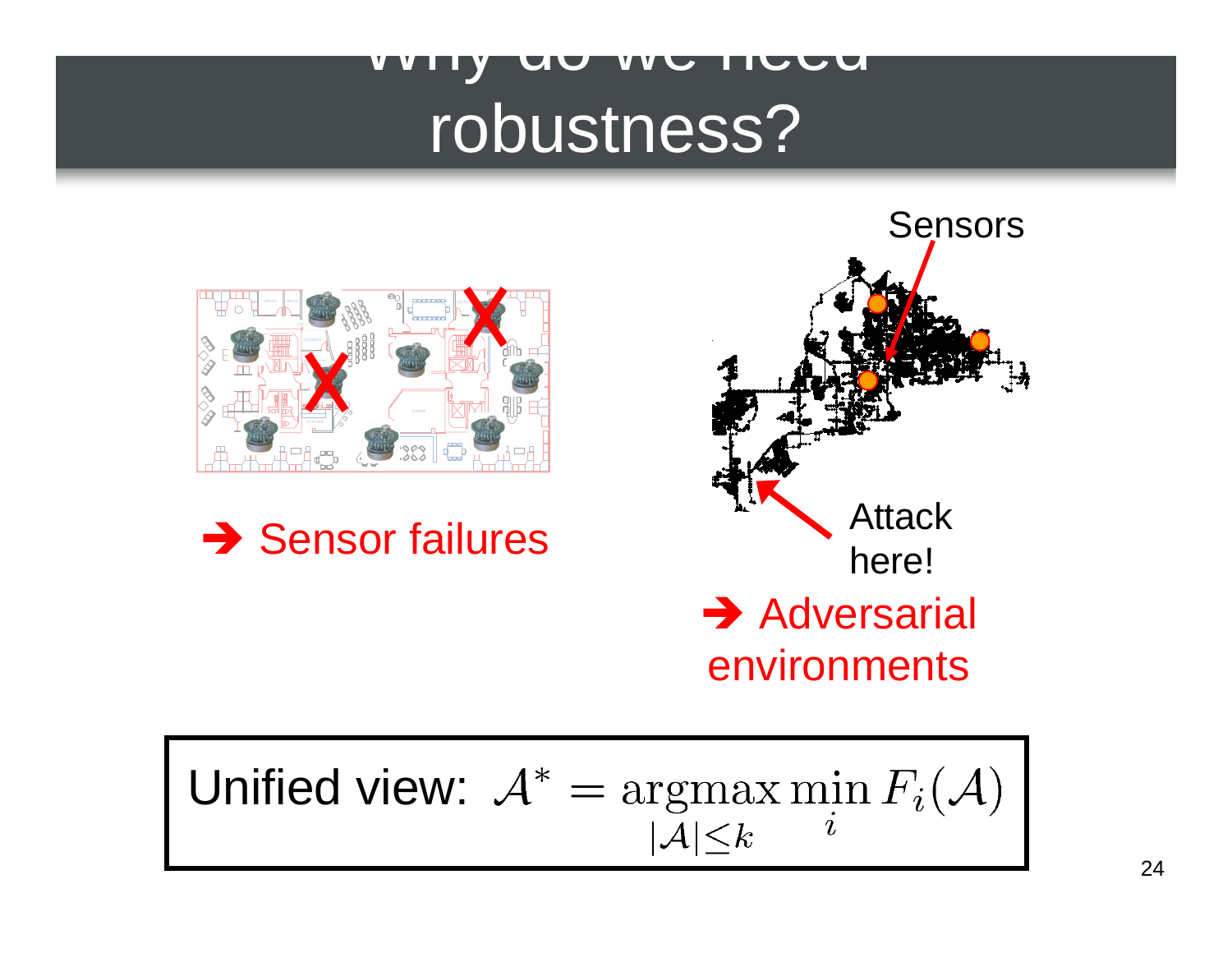### How does the greedy algorithm do?



 $\rightarrow$  Greedy does arbitrarily badly  $\odot$ Can we do better?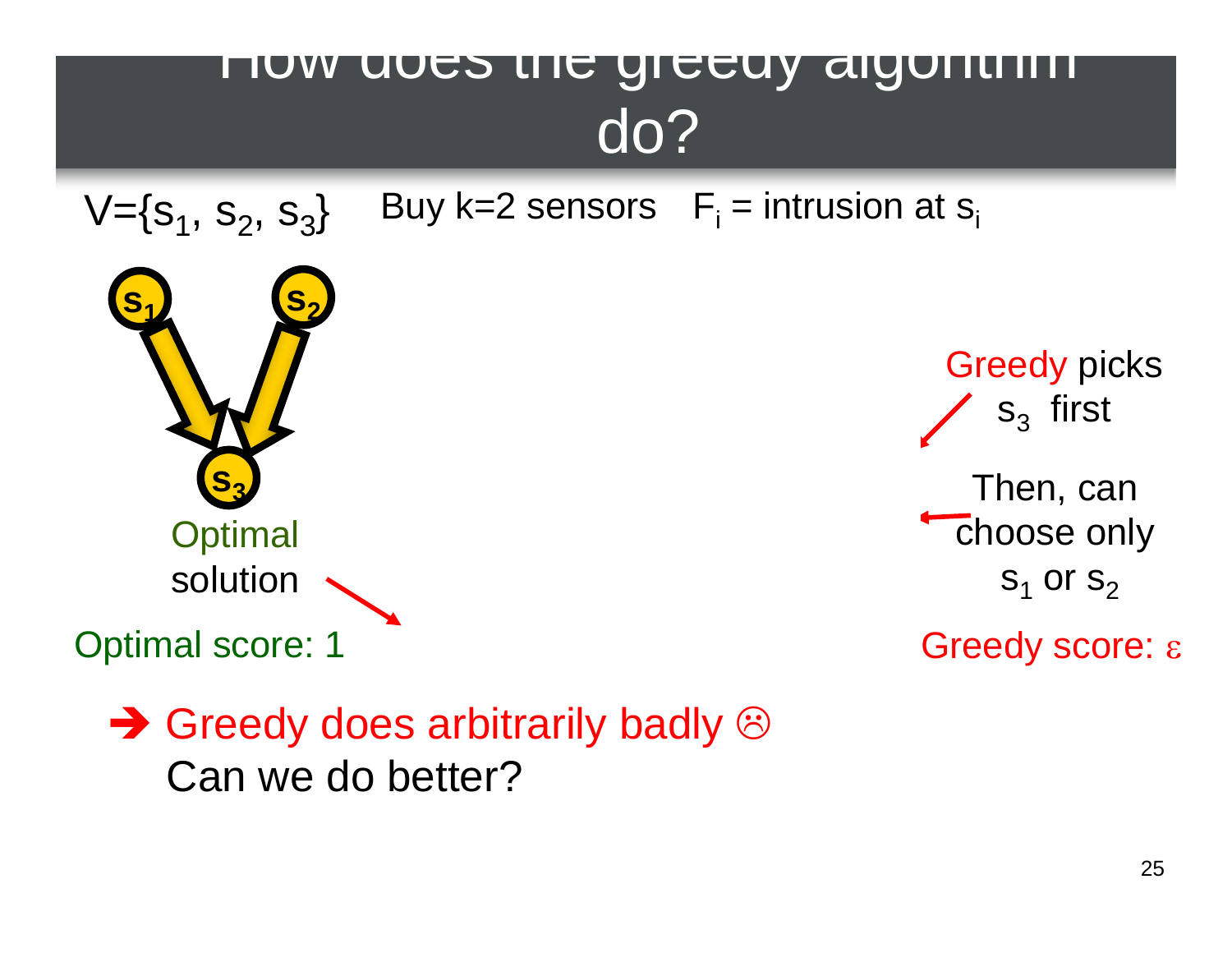## The *SATURATE* algorithm

Extremely simple and intuitive algorithm:

Implement using binary search

- 1. Guess optimal value c
- 2. Find cheapest solution A s.t.  $F_i(A)$ , c for all i  $(i.e., all objectives F<sub>i</sub> are "saturated")$

Implement using a greedy algorithm!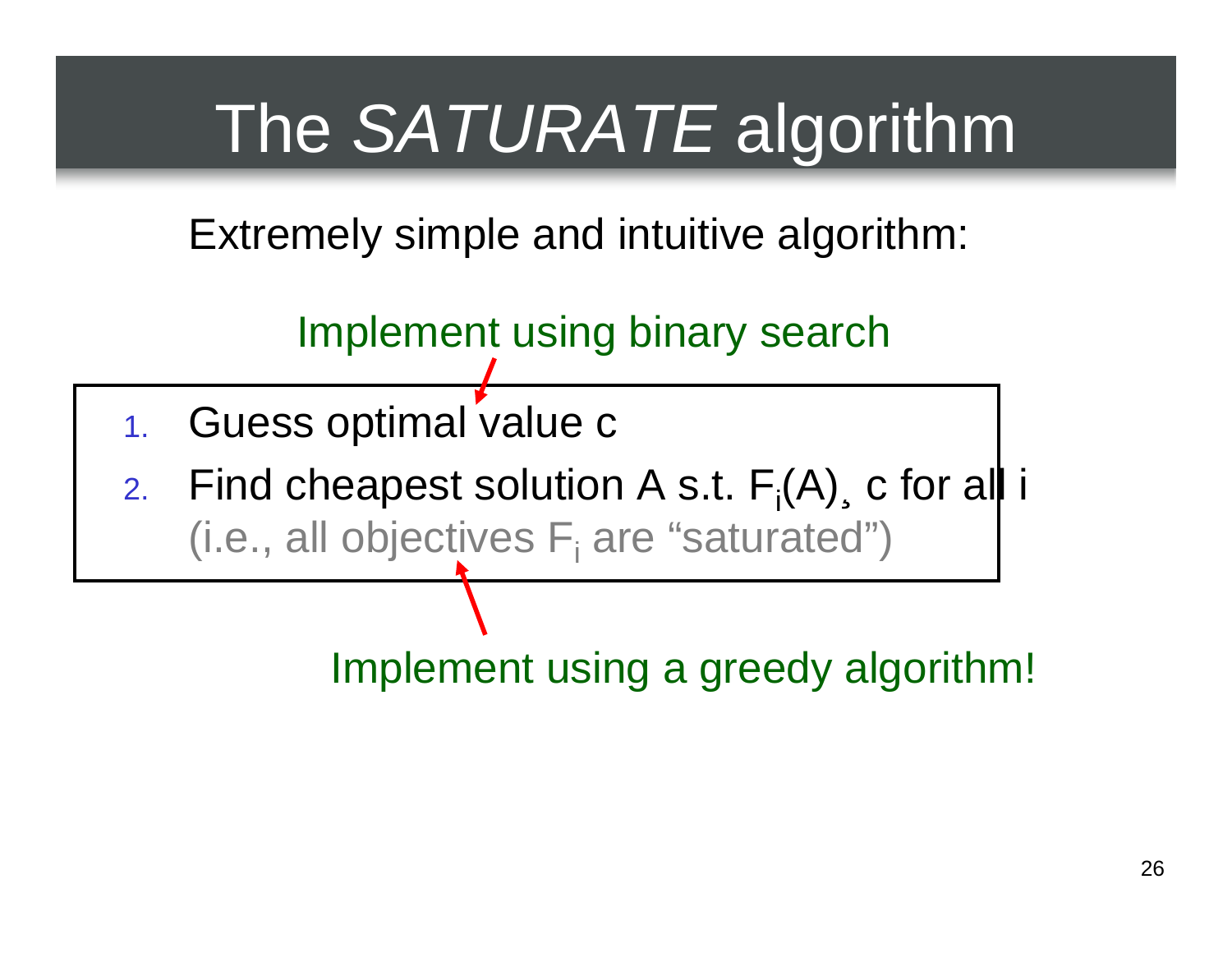### Theoretical guarantees [K, McMahan, Guestrin, Gupta JMLR '08]



**reasonable complexity theoretic assumptions!**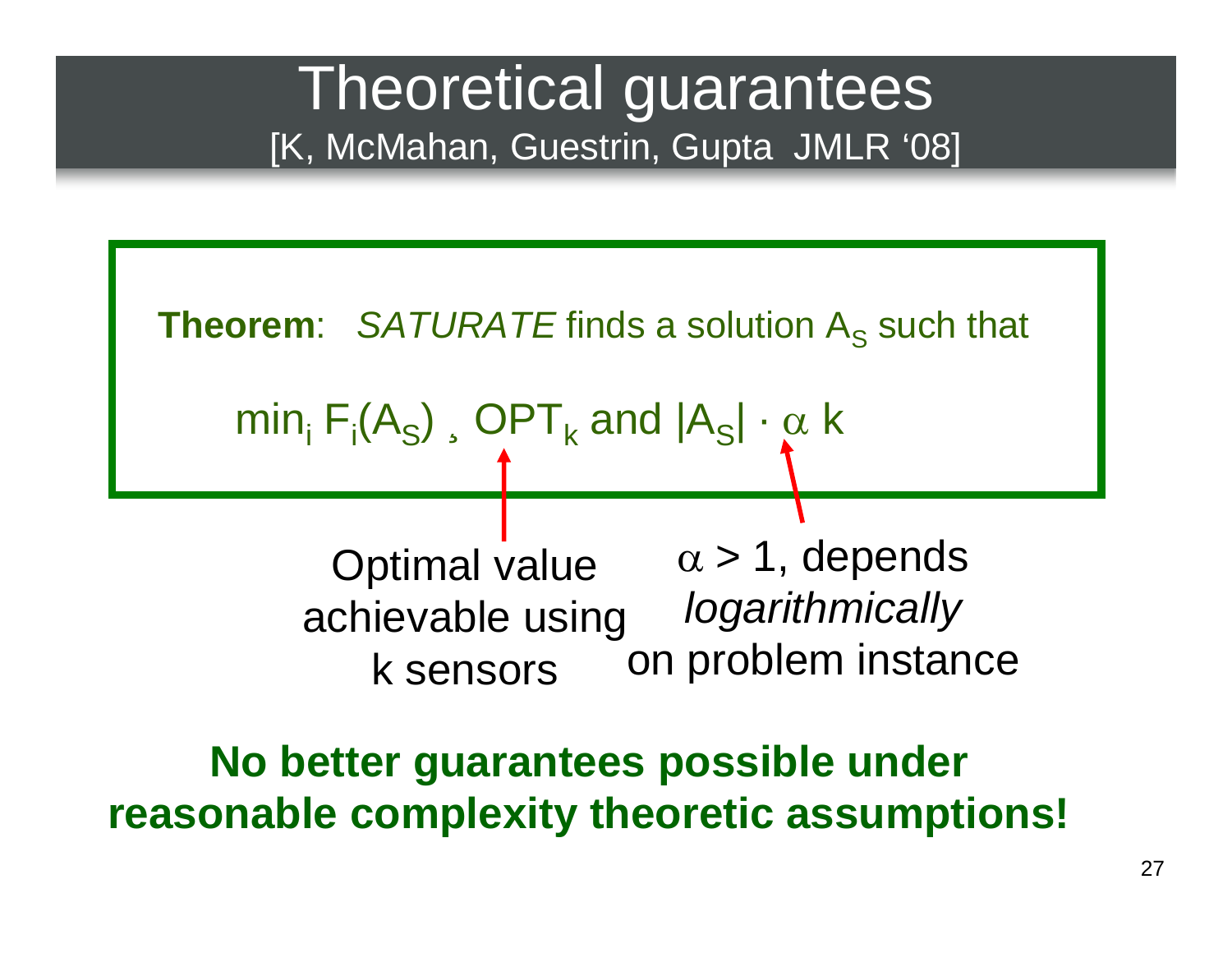## Example: Lake monitoring

• Monitor pH values using robotic sensor

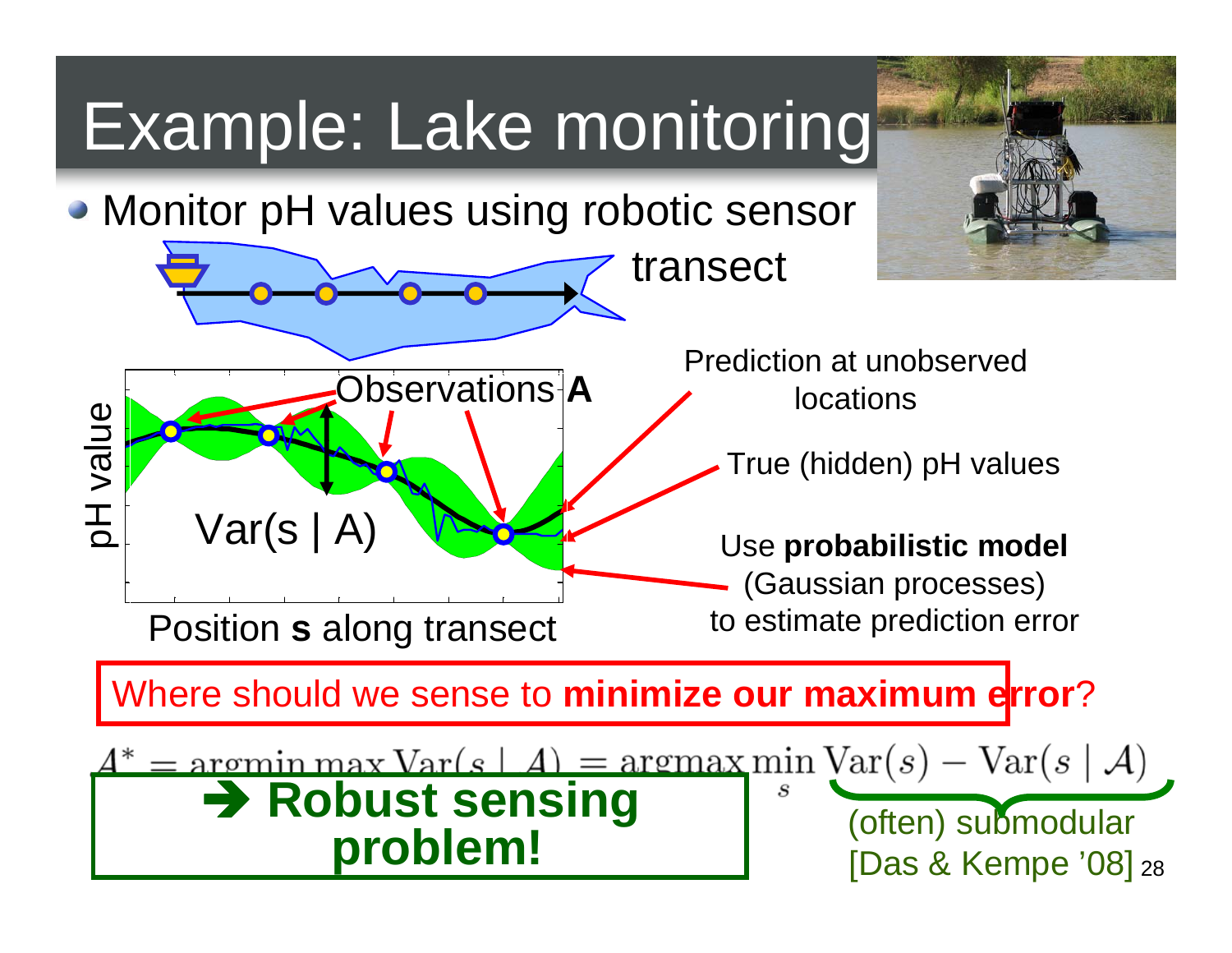### Comparison with state of the art

Algorithm used in geostatistics: *Simulated Annealing* [Sacks & Schiller '88, van Groeningen & Stein '98, Wiens '05,…]

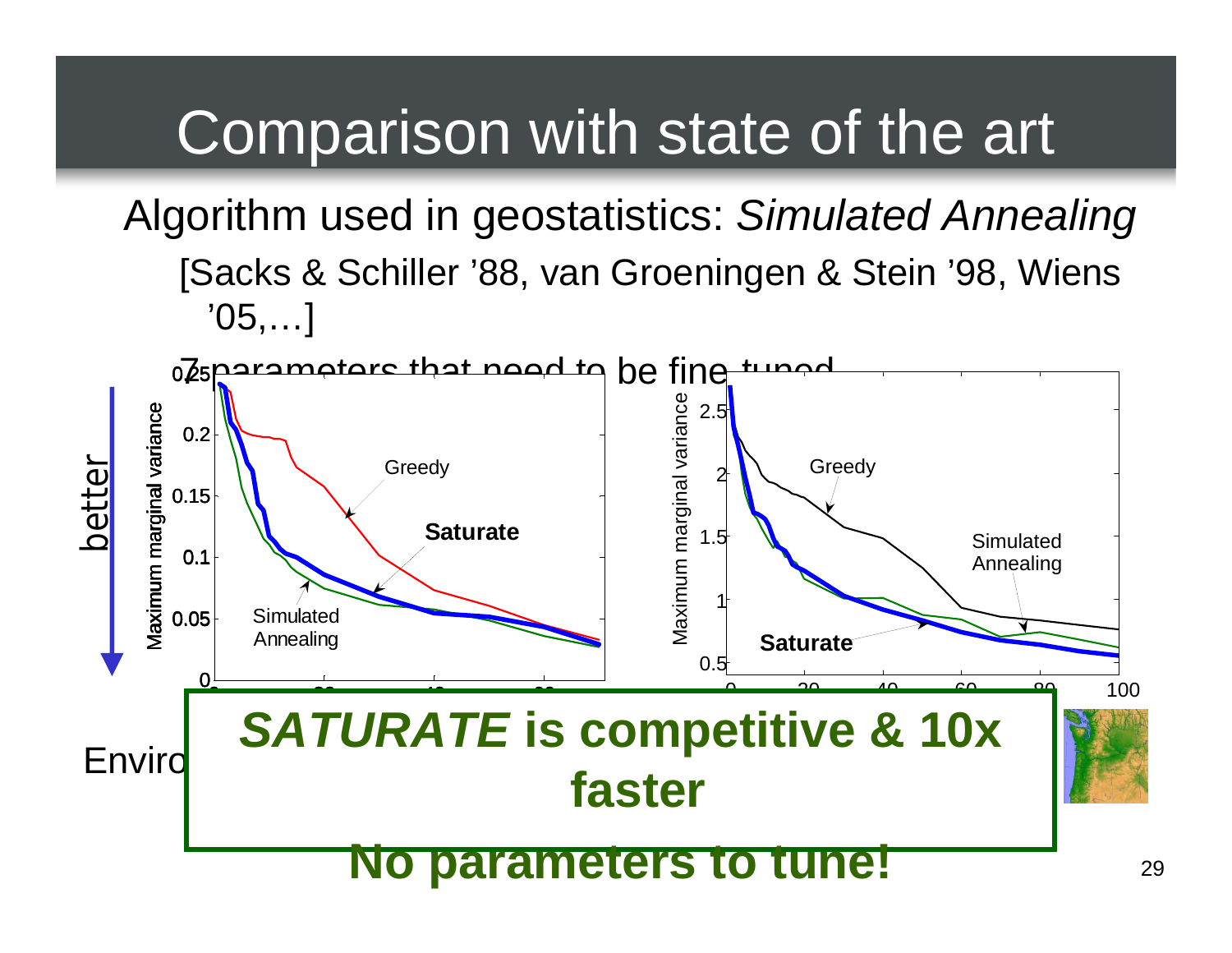## Results on water networks

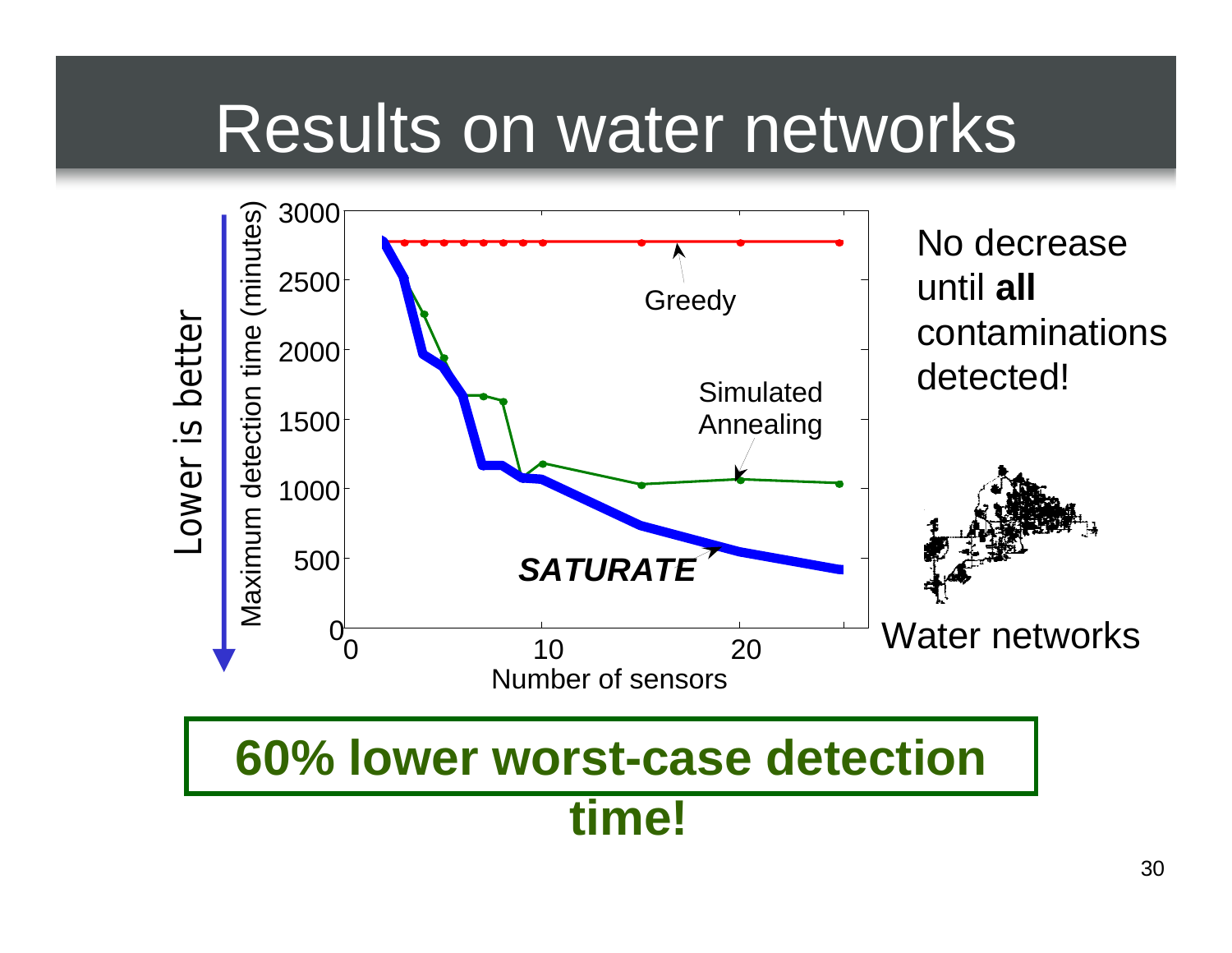## Informative path planning



So far: max F(A) s.t. |A|· k

Most informative locations<br>Robot needs to travel Röböt needs to travel<br>might be far apart!<br>between selected location

s  $\mathrm{S}_1$ 21 - $\mathsf{S}_4$  $\mathrm{S}_5$  $\mathbf{S}_{3}$ 2111 $\mathsf{S}_{12}$  $\S_{11}$ 1112

Locations V nodes in a graph  $C(A) = \text{cost of cheapest path}$ connecting nodes A

$$
\text{max } F(A) \text{ s.t. } C(A) \cdot B
$$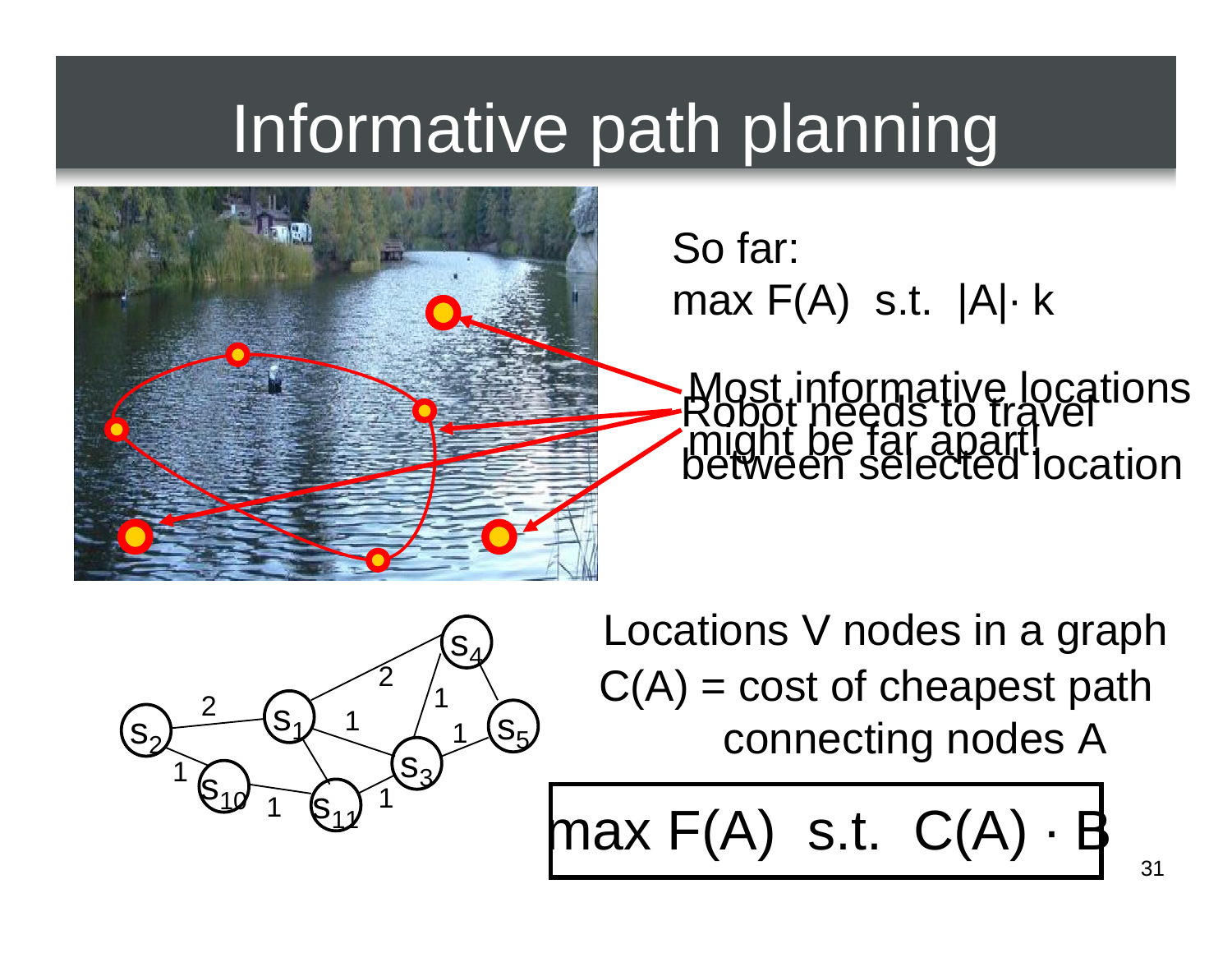## The **pSPIEL** Algorithm [K, Guestrin, Gupta, Kleinberg

*pSPIEL*: Efficient **nonmyopic** algorithm ( **p**added **S**ensor **P**lacements at **I**nformative and cost-**E**ffective **<sup>L</sup>**ocations) Select **starting** and **ending** 

location  $\mathbf{s}_\mathbf{1}$  and  $\mathbf{s}_\mathbf{B}$ 

- **Decompose** sensing region into small, wellseparated clusters
- Solve cardinality constrained problem **per cluster** (greedy)
- 32**Combine** solutions using orienteering algorithm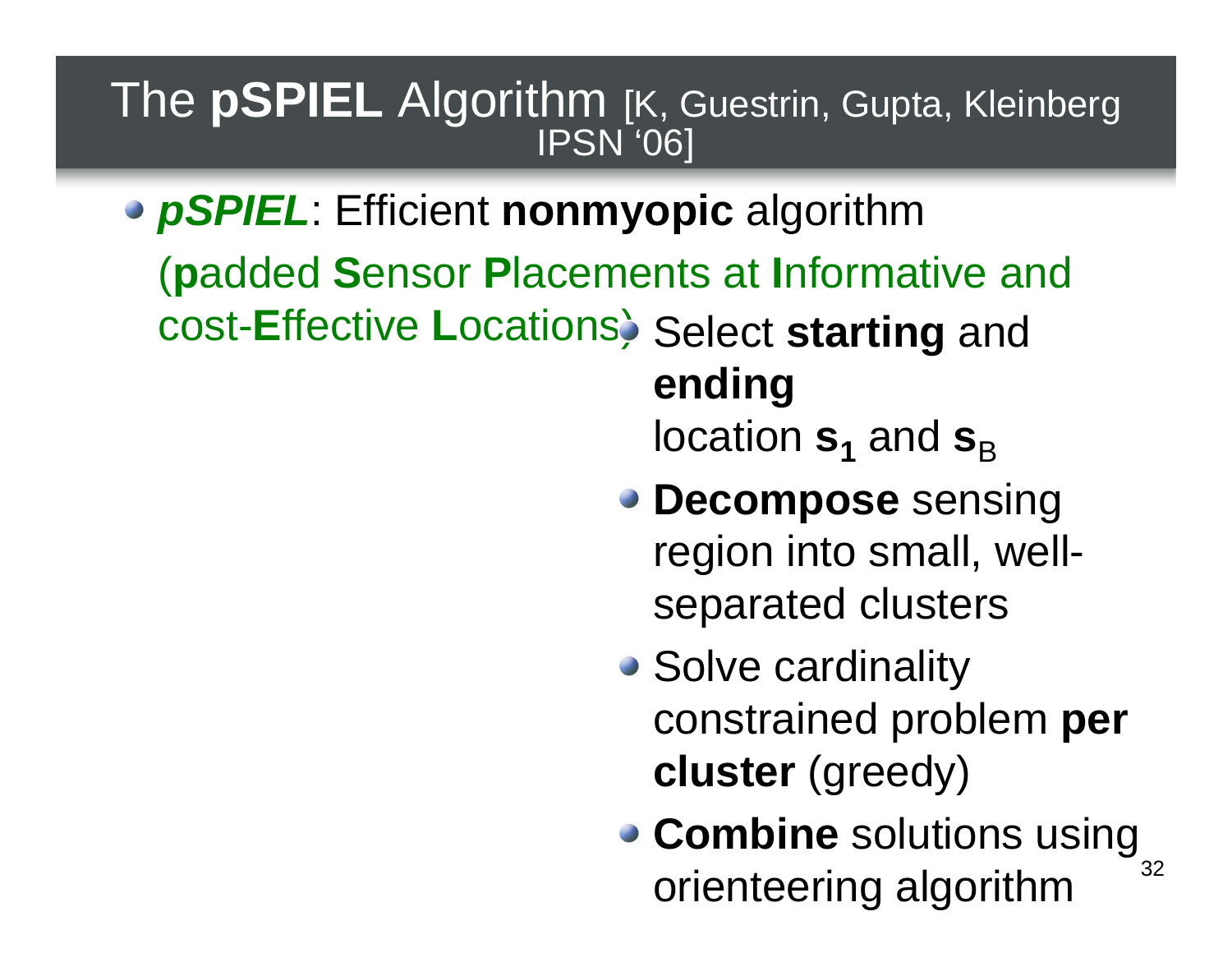### **Theorem:**  *pSPIEL* finds a path A with

submodular utility  $F(A)$  ,  $\Omega(1)$  OPT<sub>F</sub> path length  $C(A) \cdot O(1)$  OPT<sub>C</sub>

#### **\*See store for details**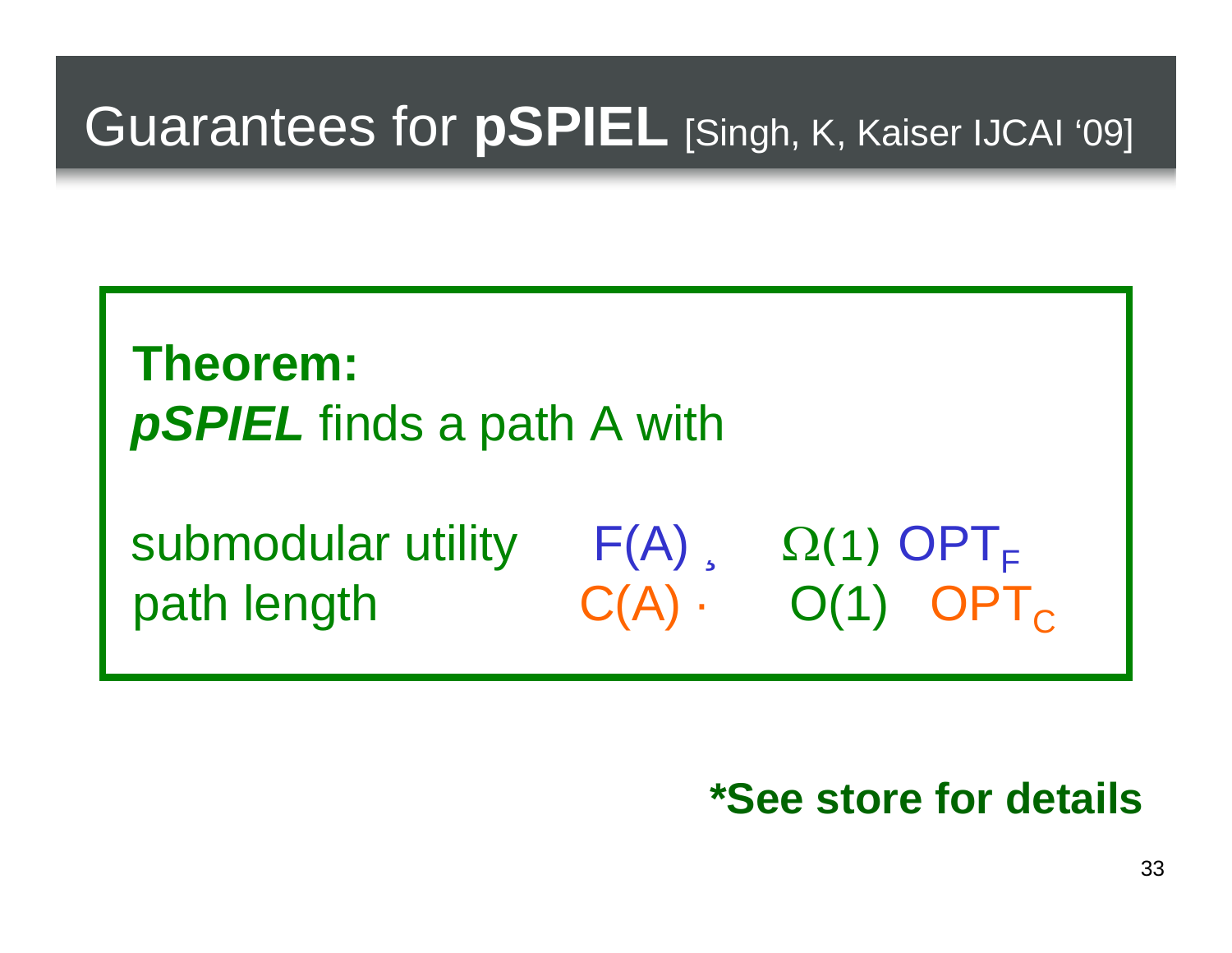## **pSPIEL** Results: Search & Rescue

### Sensor Planning Research Challenge

- Coordination of multiple mobile sensors to detect survivors of major urban disaster
- Buildings obstruct viewfield of camera
- $\bullet$  F(A) = Expected # of people detected



34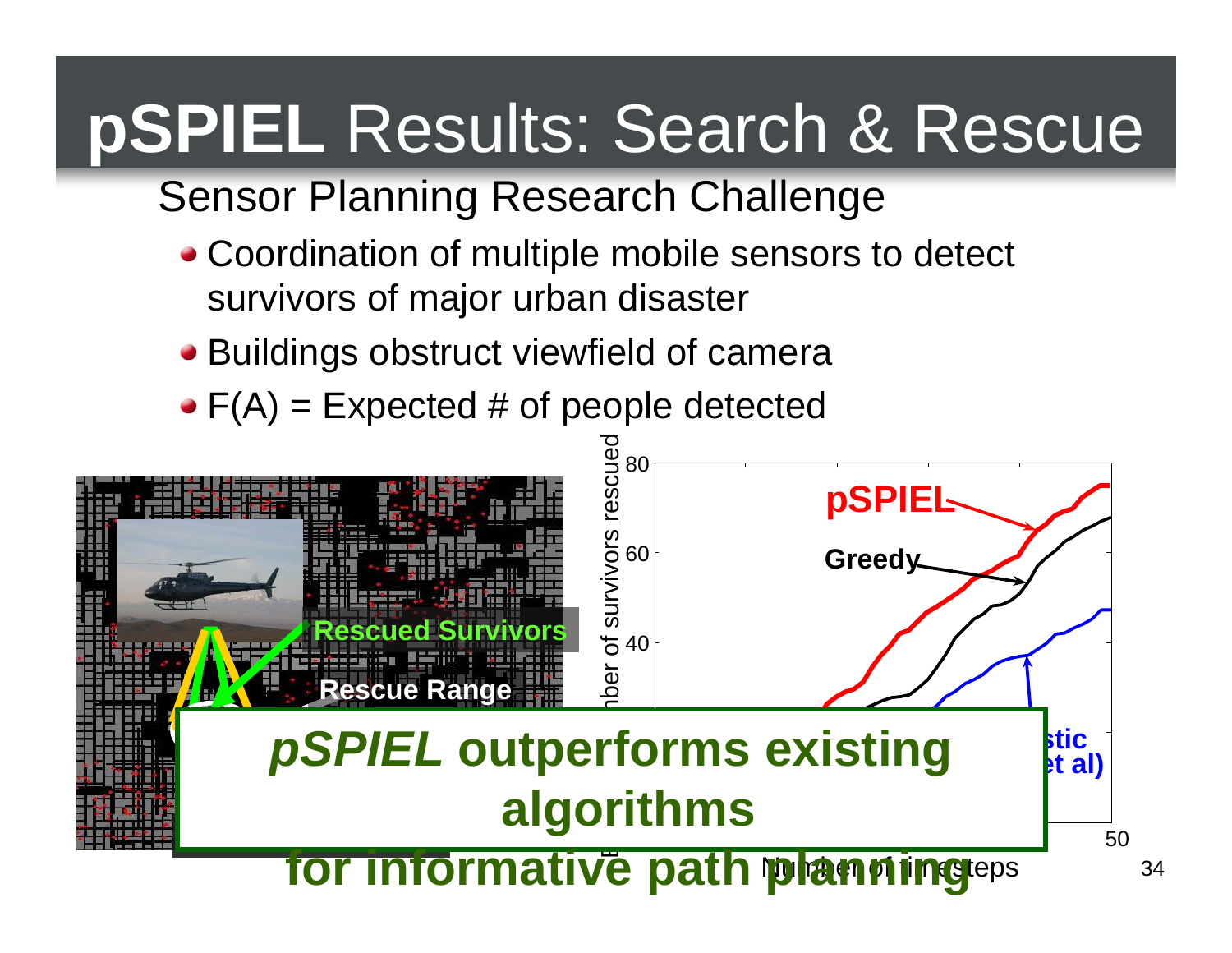## Structure in ML / AI problems



- Structural insights help us solve challenging problems
- **Shameless plug: →** www.submodularity.org
	- MATLAB Toolbox for optimizing submodular functions
	- Tutorial slides, References & Video
	- "**Intelligent Information Gathering and Submodular F ti Oti iTI 111011100**  $\curvearrowright$

35